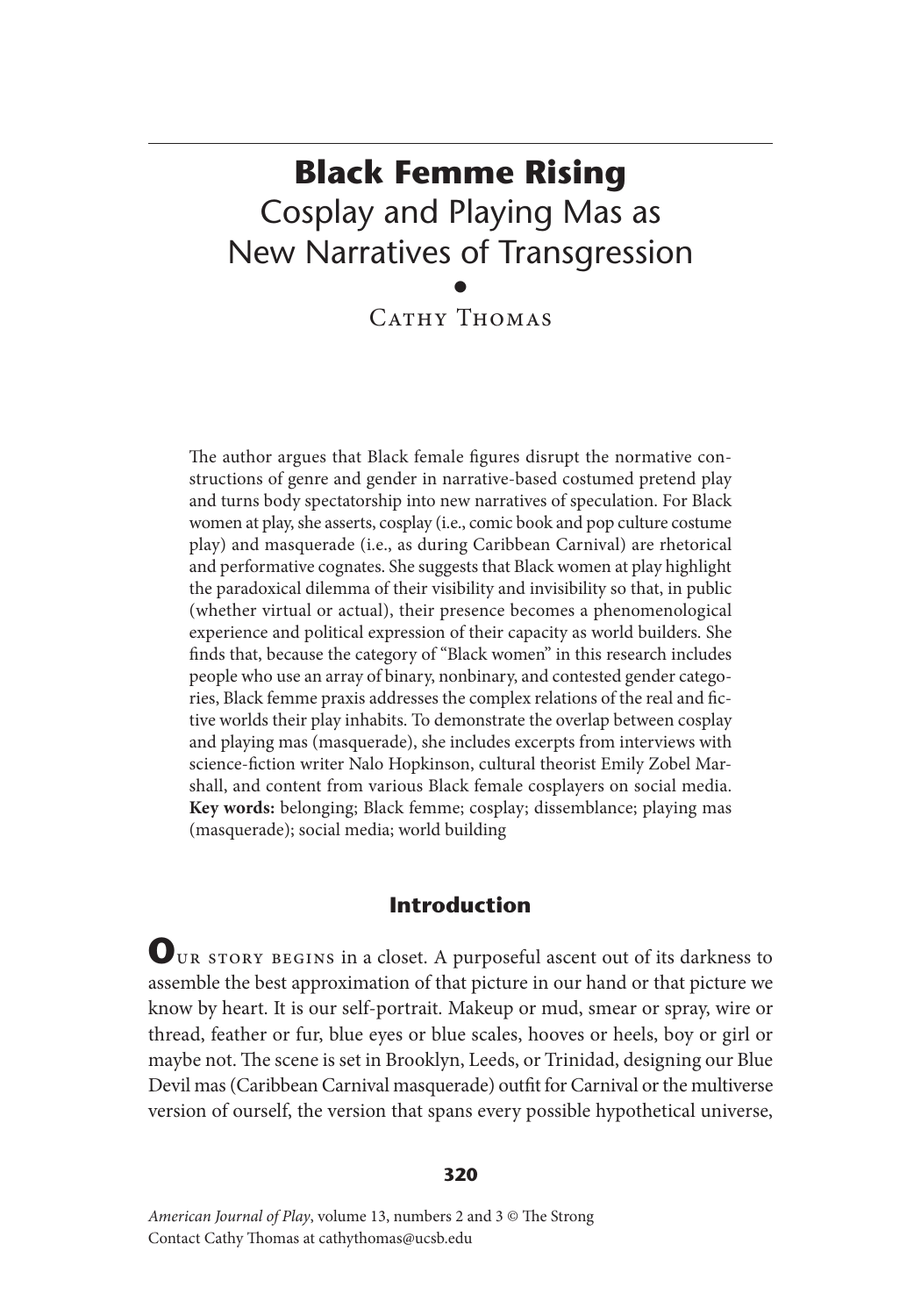playing itself out for a comic book convention in New York, Denver, or San Diego with our sculpting the turquoise *Homo mermanus* façade on top of our Black skin to play Marvel's Atlantean warrior woman Andromeda as inked by David Marquez for *Avengers*'s "The Battle for the Right to Be Called…Earth's Mightiest" (January 2019). Both, a stealth retrieval of an "identity, which does not come when called, nor form out of ash and dust when ordered to do so" (Browne 2018, 49).

This article provides a deep reading of cosplay (comic book and pop culture costume play) as a performance analog to playing mas. In spite of providing space for self-invention and play, both the Carnival scene (Trinidad Carnival and its diasporic offshoots) and the comic book convention hall become complex sites where paradoxically various social norms are enforced and upheld by expectations. Specifically, I look at Black women and female-identified nonbinary individuals who play mas (masquerade) and cosplay and explicitly, via social media and interviews, identify as Black and as of Afrodiasporic descent. This article considers Black trans women, Black womyn or womxn, and other Black individuals identifying under an array of terms who contest gender-normed categories, experiences, and expectations. For this group of people, I will use the broad term "Black women" and later "Black femme" after introducing it as a generative configuration with social, political, and identification sway.

The presence of Black women players has been both fraught with and enriched by community attention, which suggests that Blackness coupled with gender engages narrative-based costume play in new and productively disruptive ways. More importantly, this engagement draws attention to the widely assumed role of play in these two spheres—transgression. In other words, cosplay and Carnival masquerade are meant to be counterculture or subculture creations yet tend toward the hegemonic, at least given the discrepant rules that make up the art of pretending. In addition, this article also seeks to skew the hegemony of narrative-based costume play by shifting the emphasis to the increasing visibility of Black women at play on social media, allowing us to speculate about some of the ways in which race and gender, ironically, contribute to keeping these physical spaces transgressive and, therefore, liberating. I offer a framework for looking at the Black female cosplayer and mas maker as a Black femme praxis that accounts for the nonbinary identity of the actual, fictive, and affective configuration of players. Next, I provide a brief history of Caribbean Carnival and how many elements connect to cosplay. I conduct a deep reading of La Diablesse, the Deviless, a character derived from Caribbean folklore and reimag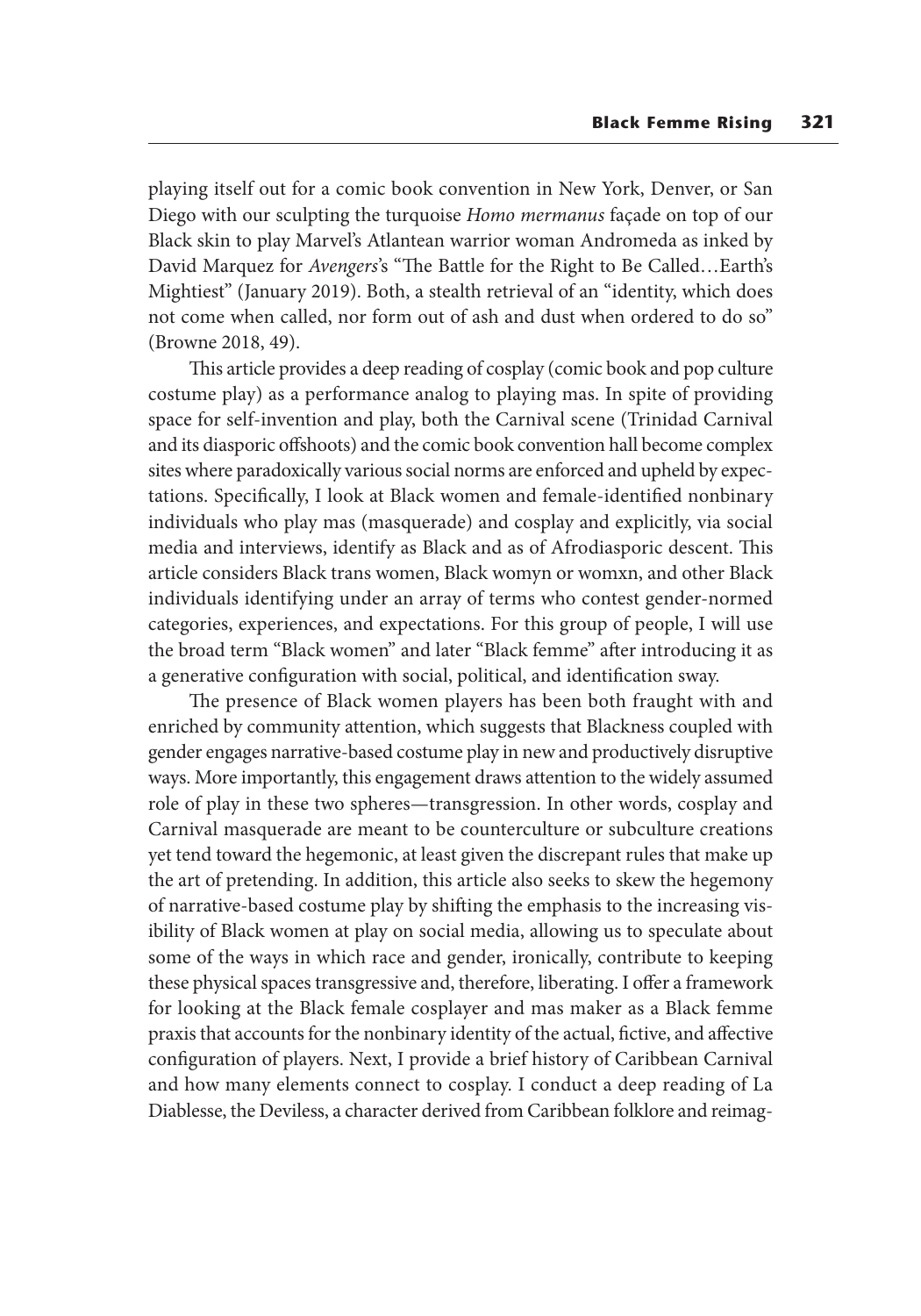ined by Trinidadian Carnival performer Tracy Sankar, who creates a specifically Black hybridity—a mixed-race, ambiguous species with gender possibilities. Sankar's work provides us with an occasion to imagine how, by embodying the discontinuities of feminine expectations, Black women's alternative staging of narrative-based costume play—of world building, if you will—initiates its own social meaning and sex-positive narrativizing "in relation to the absent presence of the material metaphor of the black female as matrix-figure" (Jackson 2020, 13). To this end, Black women at play are not empty vessels absorbing details or making aberrant the overdetermined storylines and characters in which they are noticeably absent or perfunctorily included as "representations of sacrificial blackness" as is Riley, a black female character in Naughty's Dog's *The Last of Us* video game (Russworm 2017, 112–14). This is followed by a discussion of the distinct experiences of Black women in Carnival and cosplay. I interview writer-scholar-players Nalo Hopkinson and Emily Zobel Marshall to situate racial and gender logic that dominates cosplay and Carnival, respectively. Then, my attention turns to the Black female cosplayers who use social media as a safe space for their practice. Their anecdotes remind us that niche canons such as comic books, video games, and oral tradition performed in popular culture are meant to be provisional, iterable, and contingent on the impetus of play.

In my opening scenario, I juxtapose the iconic Blue Devil to Andromeda, a blue-skinned Marvel character. The Blue Devil is an evolution of the traditional nineteenth-century Trinidadian Carnival devil character played by freed slaves, who would blacken their skin with molasses to portray the tortured souls of the original enslaved black Africans who toiled on the sugar estates (Hill 1972). Today, the Blue Devil is one of many devils performed with wire tails, wings, and even pitchforks to try to scare onlookers. Andromeda is a merfolk character whose storyline includes escaping Atlantis's toxic masculinity by taking surface forms, one of which was in the body of a mixed-race Jamaican woman, Geneieve Cross. She also duels and defeats her father, the Atlantean ruler. Makeup artist Suba Mohan (@suba\_mohan on Twitter) creates a flawless execution of Andromeda's mixed race, mixed species iteration (figure 1). Notably, in Mohan's depiction of Andromeda, the makeup effect pays tribute to her alias's Afro-Jamaican heritage. Both black skin and blue skin are highlighted. Her look is featured in Afropunk.com for the Halloween 2018 feature "Black Cosplayers Slay Halloween." Although Suba does not identify as Black on her social media profile, Afropunk.com, like other digital platforms, emerges as an inclusive third space, a safer space, for showcasing play for Black folk and other people of color.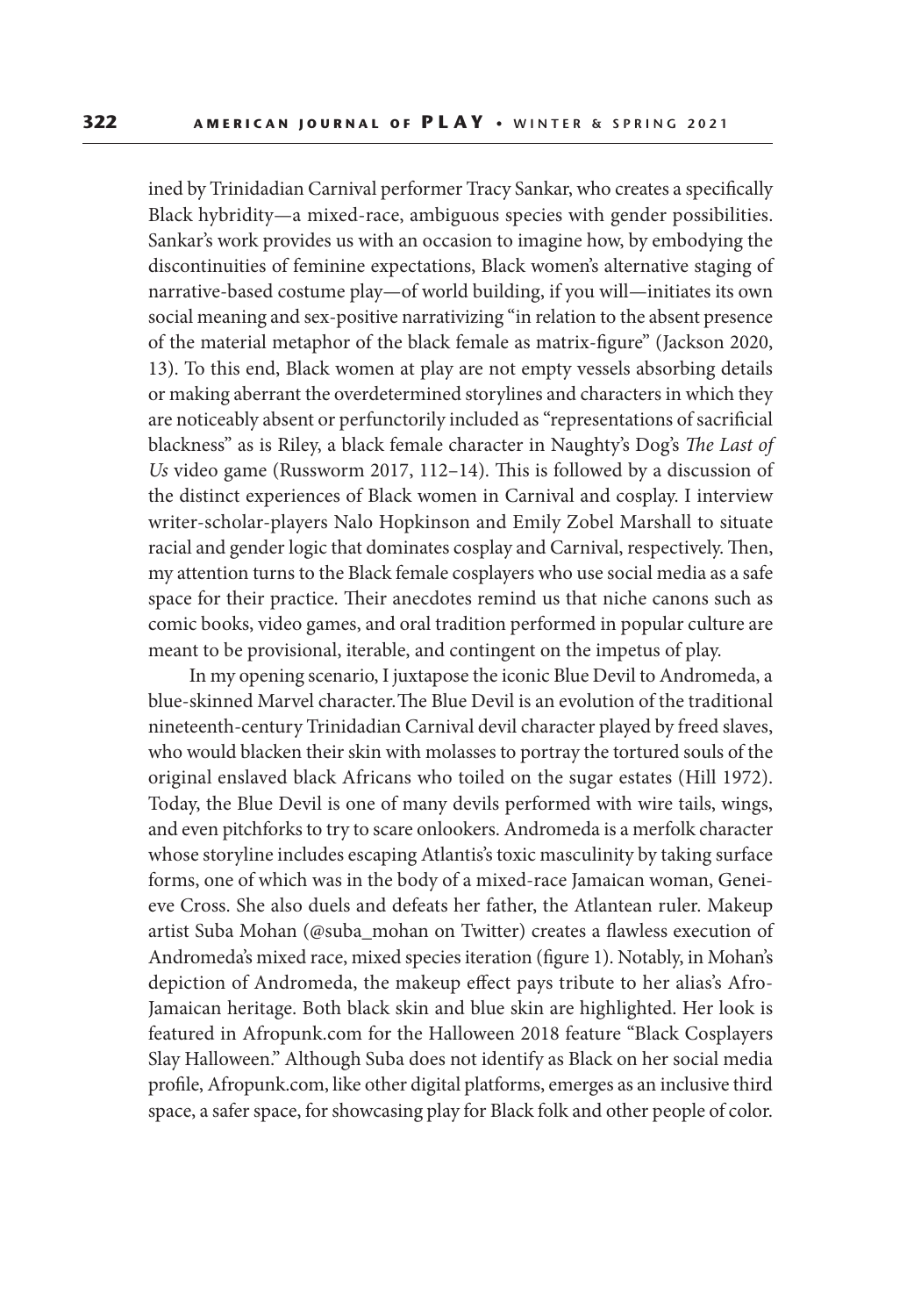

Figure 1. Half-Atlantean. Image from Twitter, @suba\_mohan

I connect Andromeda and the Blue Devil not only because they are visibly blue but because the consequence of their physical appearance makes their play—and, thusly, in this case their Caribbean-rooted narratives—more visible. In this way, Blackness at play can be seen as a form of critical fabulation in which the performance draws on and draws out the blanks left by the historical record and thus the canon (Hartman 2008). "By playing with and rearranging the basic elements of the story" and "throwing into crisis 'what happened when'" the Black costumed players' fabulations contest what has been laid out as fact, history, and event by imagining themselves as world builders who can narrate their presence and present (11). The blue devil player and this version of Andromeda are provisional projects who emerge from ludic impulses renarrating themselves with each Carnival, convention, and social media post. They are rhetorical and performative cognates.

Costume play is not merely cosmetic or decorative. Costumes are phenomenological; they are another surface that more easily articulates what we have failed, or have not made an effort, to grasp. They draw their power from individuals' imaginations, their affective orientations toward shared experiences from group participation, and their pleasure in the successful execution of "the extended self" (Rahman, Wing-sun, and Cheung 2012; Browne 2018). However,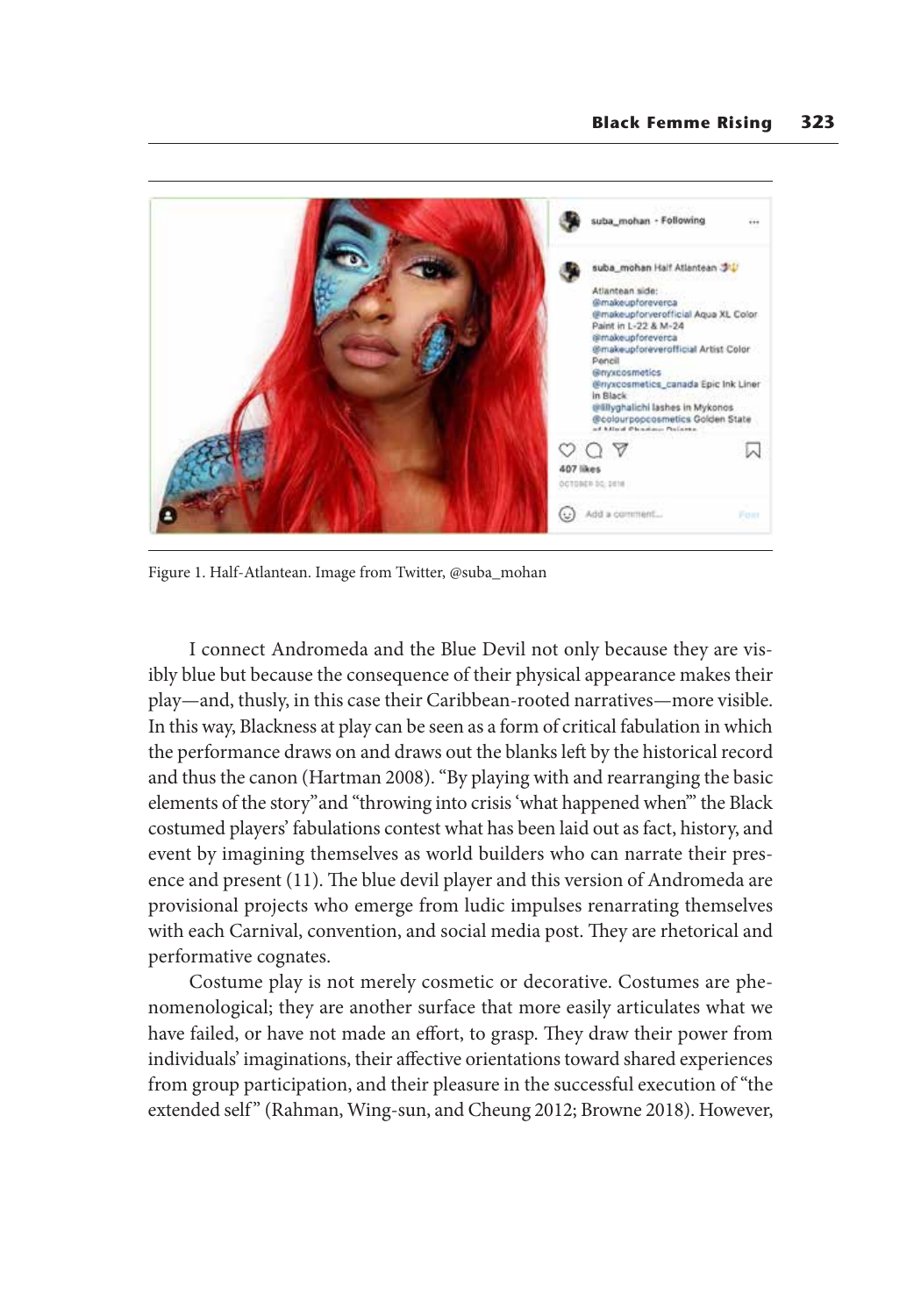"patriarchy cannot hide or help itself. Nor can racism" (Browne 2018, 137). Thus, for Black women and Black identified gender nonbinary people, costume play is a surface art that also draws from an interior that is not so much concealing itself as it is taking its sweet time to publicly play out truths from our inner and undisclosed lives. In this context, "surface art," or what the surface articulates, has two meanings. The first concerns the literal and topical adornment of makeup and textile. The second points to a culture of dissemblance, concealing an interior life, that undergirds at the very least an irresolvable internal contradiction between the perception of Black women's politico-cultural openness and their desire to protect privacy and a subjectivity that has been historically and socially maligned by white liberal norms supported by heteropatriarchy. Darlene Clark Hine (1989), in her article "Rape and the Inner Lives of Black Women in the Middle West," uses Harriet Jacob's (1861) *Incidents in the Life of a Slave Girl* to illustrate the complicated relationship between Black women and society at large when it comes to narrativizing the violence done to them. "Only with secrecy, thus achieving a self-imposed invisibility, could ordinary Black women accrue the psychic space and harness the resources needed to hold their own in the often one-sided and mismatched resistance struggle" (Hine 915).

Consider the dynamics of dissemblance in one of the works in "Heads of the Colored People: Four Fancy Sketches, Two Chalk Outlines, and no Apology" from Nafissa Thompson-Spires's (2017) *Heads of Colored People: Stories* in which cosplayer and artist Paris arrives by bus to the scene of a "large crowd of flashing lights, police cars, and costumed and uncostumed bystanders" outside the Los Angeles Comic-Love convention (15). Her boyfriend Riley, who is dressed as the anime character Tamaki Suoh, and another black man selling self-published comic books get into an altercation we do not witness. They are summarily shot and killed: "Years later, she would regret not drawing the offending officer that day. Since then, she has sketched his face over and over, penciling his name and image in her notebook as a sort of plea, saying it aloud, wishing that she, like Eucliwood, could pronounce the names of those she wanted to die and make it so" (15).

It takes a third character, a Black man named Kevan, to reimagine Paris's "story of fragments" in an homage comic he will create "to draw new conclusions" (Thompson-Spires 2017, 16–17). It is a comic wherein the gunned-downed comic book artist can make "bad things unhappen" with a stroke of a brush. By proxy, Kevan's daughter Penny, who sits next to him as he draws the comic of the two Black men gunned down at Comic-Love, manifests a new version of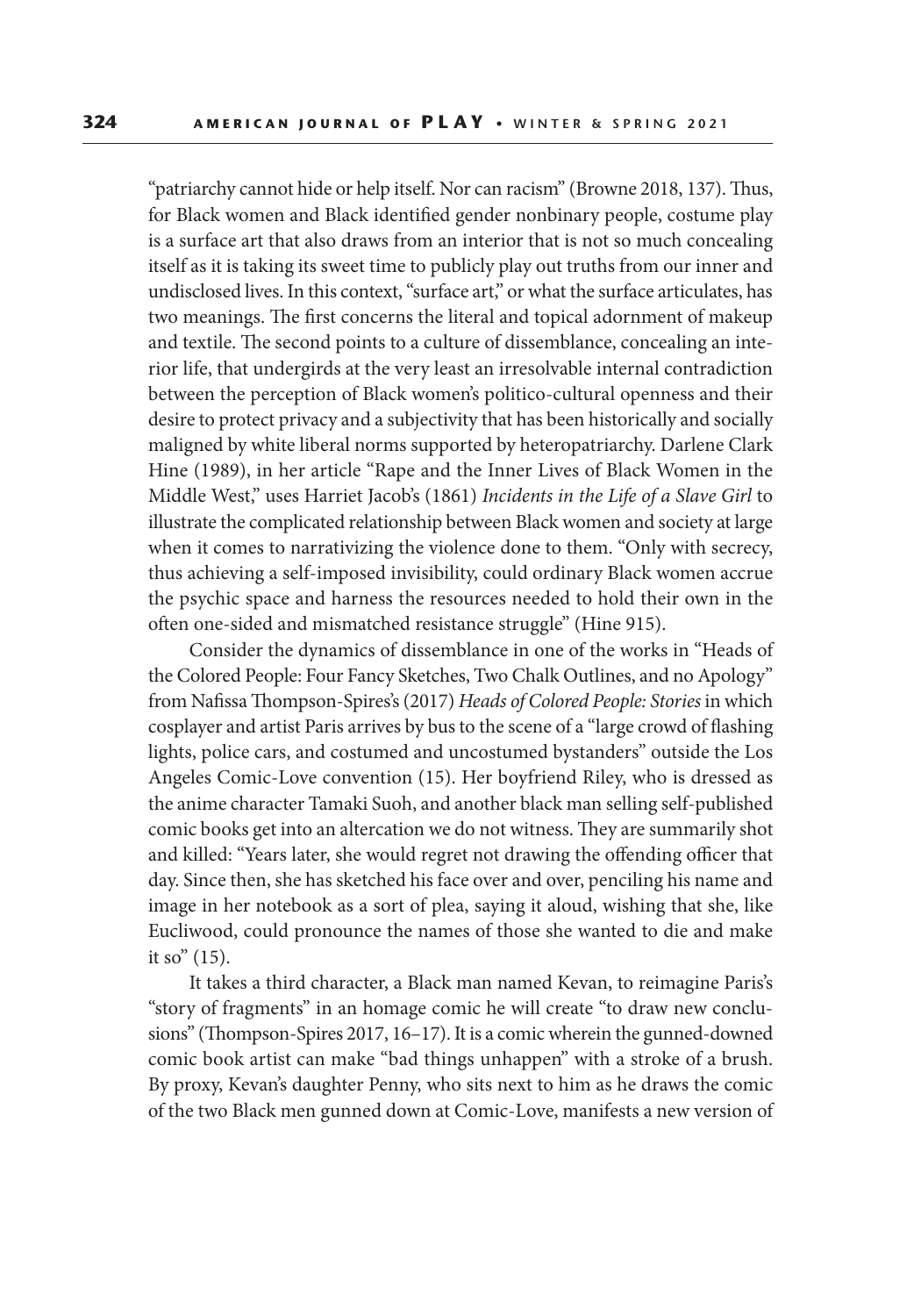this super power by asserting it will also be her power, "but I'm just gonna think and make it happen or unhappen" (Thompson-Spires 16–17).

These narrative and performative examples eschew overdetermined tragedy that happens in the lives of Black folks and, thus, beauty is born out of experience. As photographer, poet, and Caribbean scholar Kevin Adonis Browne (2018) reminds us, "If we are, in fact, beautiful and dangerous (and we are), we should know that it is a hard-worn beauty, a danger tempered with grievance and blood, rebellion and failure" (107). Specifically, I recognize how new versions of the self-manifest creative disruptions to uninvited ideologies from which Black women (female identified people) inherit and, subsequently, many divest. In this article, I assert that cosplaying and playing mas are rhetorical and performative cognates with similar material investments and emotional outcomes for female bodies that carry self-affirmed Blackness.

#### **Cosplay and Playing Mas, a Black Femme Approach**

Cosplay and playing mas are two spaces where I have used an ethnographic approach, as participant, observer, and interviewer, to better understand how Blackness and gender shape subcultures of costume play. These spaces, in this sense, become incidental, but they should not be confused with the inconsequential. Space is political. Therefore, to build the parallels between mas and cosplaying and to examine how they work for and are worked by Black female bodies, I draw inspiration from Browne's emancipatory project of mas as a praxis and rhetorical method. Mas is the process of doing and undoing social mores; the Carnival is the opportunity in which to do and undo it. He embeds with mas makers as a mas maker to disrupt imaginatively the colonizing effect of both his photographic gaze and his position as a scholar documenting his subjects.

Browne's central argument is that mas is not a metaphor. It is the enfleshed materiality of a recomposed identity for which "issues of race, gender, sexuality, and citizenship do not simply occur in the abstract" (Browne 2018, 30). Therefore, to not come when called insists on there being no easy embrace of preset categories or identities. The hallmark of Afro-Caribbean Carnival tradition and its catalog of characters performed in traditional mas is an embodied rejection to the dehumanization of African and, in some cases, Asian and indigenous people. Trinidad's Carnival is an ontological coup staged against the gatekeepers of Western humanism and its colonial inventions. It is a balancing of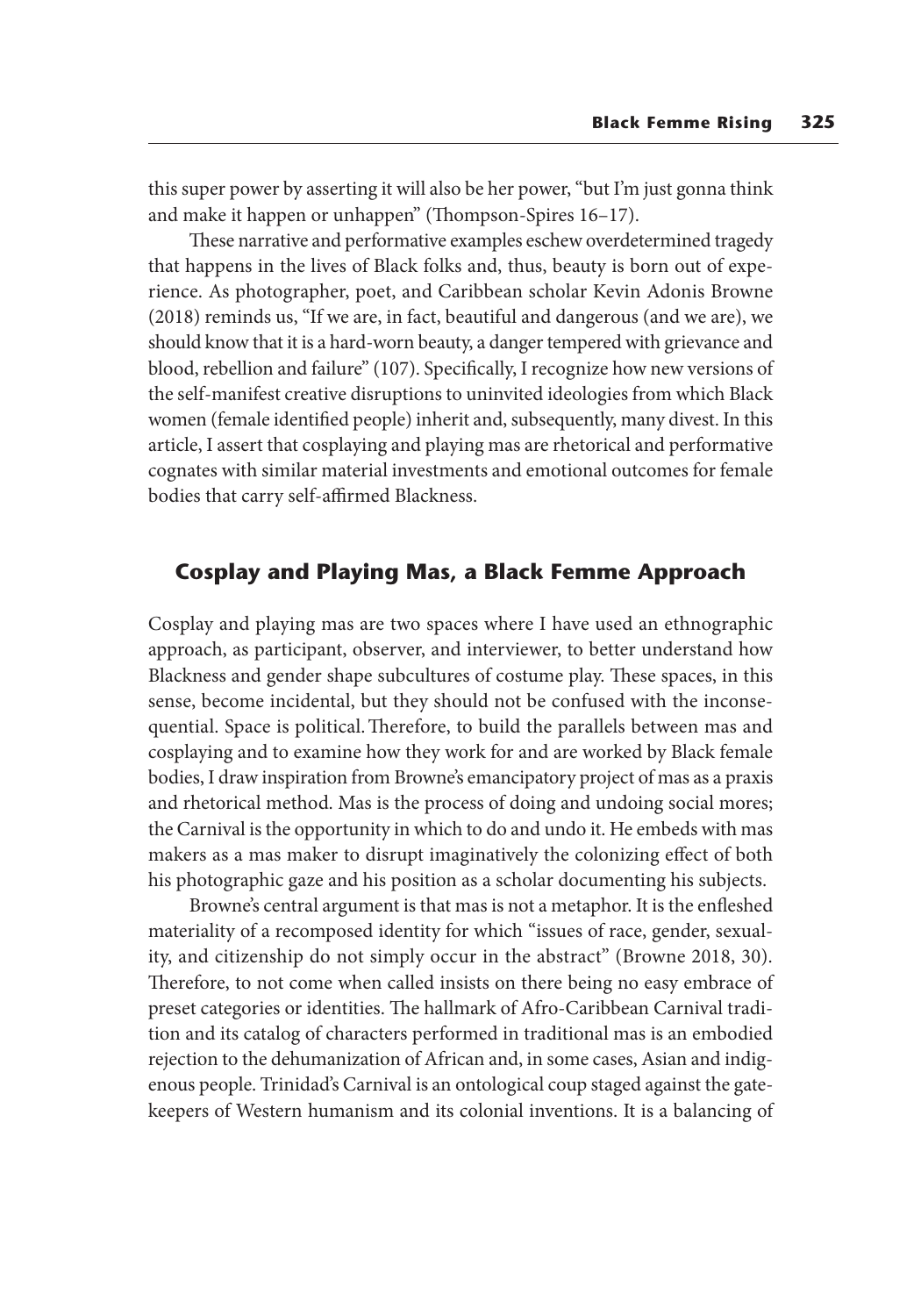

Figure 2. Author as Gwendolyn with fellow cosplayers Poison Ivy and Catwoman. Photo from Cathy Thomas

life. Therefore, to play mas is to be exposed to new erotic and ludic subjectivities. In turn, to examine Black women cosplayers who participate in convention hall costuming or via social media personae invite us to explore the undoing of rule, with the hall or hashtag as the opportunity (actual or virtual) to undo it. The rule here is an abstraction of humanism and colonial inventions in the form of pop cultural canons. For example, undoing a rule could be a curvy Black woman playing Poison Ivy, a petite Black woman playing Michelle Pfieffer's Cat Woman, and me, playing one of the few black-skinned characters in Image Comic's *Saga* because I know the convention hall will be full of its other character (see figure 2).

Because comic books can be adapted to television and film, these images often move beyond the page or screen and therefore contribute to a form of production intrinsic and instrumental to re-creating social reality. For the hall and the Carnival parade, this means perpetuating sexist, homophobic, and racist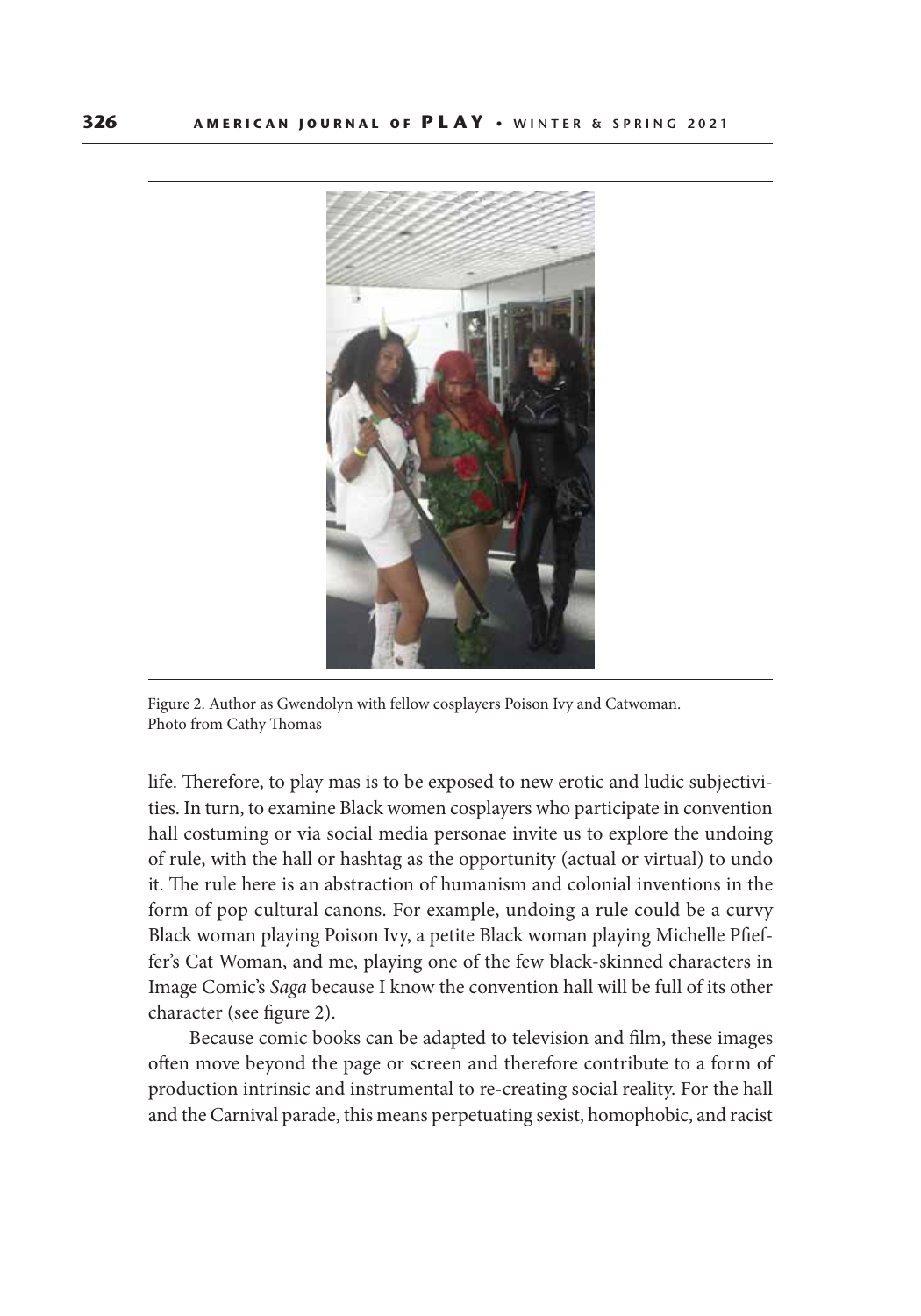ways of knowing. To disrupt this complex space of high-heeled Anglo European heroes and anime princesses, the Black female figure in costume is paradoxically visible because she is invisible. She has been absented from or pigeonholed as "x" in visual culture and narratives.

Browne's concept of masquerade making and playing mas a praxis and as a rhetorical appeal valorizes the costumer and costume as a much more complex articulation of identities that may have race, gender, sexuality, and citizenship concerns. Mas "is not a metaphor, . . . it is, instead a metonym—a part, a fragment that represents and can compose the whole of a thing" (2018, 30). As such, the Black female form at play can be seen as a fragment of a larger strategy designed to expose our own culture's hegemonic ways as far as the traditions carried on in convention halls and Carnival parades contribute to reproducing social reality. In *Witch's Flight,* Kara Keeling (2007) makes the same move away from symbolism in her discussion of the Black femme image in cinema. *Witch's Flight* draws our attention to the moment in twentieth-century American history when the invention and circulation of its moving images coincides with the "problem of the color line," as defined by civil rights activist W. E .B. Du Bois. Enter now the influence and staying power of the visual and narrative archetypes. Keeling (2007) proposes that self-valorization and "conditions of possibility for the cinematic appearance of the black lesbian butch-femme sexuality" emerge out of 1970s blaxploitation films and later in movies like *Set It Off* (1996) and *Eve's Bayou* (1997) because we are seeing lives that were never meant to be seen. Keeling (2007), Browne (2018), and Jackson (2020) pose vital questions with regard to visibility and invisibility, refusal, survival, belonging, and building worlds outside the confines of the dominant visual culture.

Thinking through these frames, I conceptualize a Black femme praxis at play when Black women—those who refuse to live by rules that actively suppress their expression with violence, correction, and erasure—cosplay and play mas. Culturally, the Black femme is a queer identity wherein Black feminist roots and radical potentials give Blackness, chosen sexual identity, and gendered performance—a refiguring of heteronormative femininity—a simultaneously hypervisible and invisible embodiment. The Black femme identity is a simultaneously eroticized body recognizable for its indexable femininity and a failed eroticism that is stealth as a creative work around aiming toward liberating otherwise beingness. Black femme identity might be better understood, in Kara Keeling's statement, as offering "immaterial labor to produce alternative social networks . . . a reminder that the set of what appears is never perfectly closed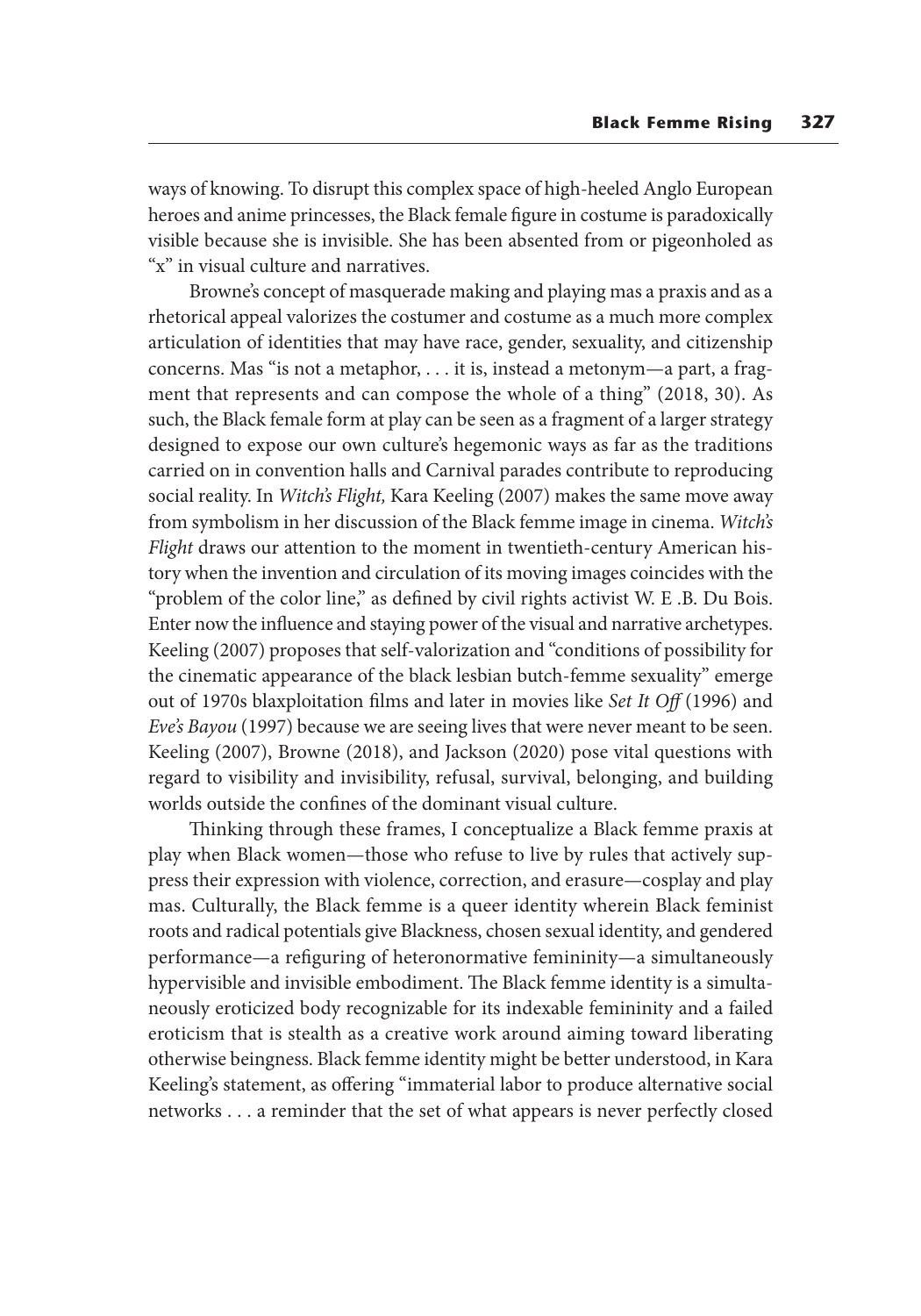and that something different might appear therein at any-instant-whatever" (Keeling 2007, 143). In other words, the combination of race, gender, and sexuality in Keeling's formulation of the Black femme creates anxiety because she can mimic hegemonic values given by how her body is visually read. Looking closely at play, it becomes apparent that Black women in cosplay and playing mas also reproduce hegemonic sociality as a referent, but she is not recognized as doing so. Rather, a Black femme praxis insists on mediating feedback between her material livingness in the present and imagining alternative realities in certain spaces.

Black femme praxis is unruly, but I do not lean on a queer identity as a placeholder for unruliness or that which is set in a binary war against straight white male preferences assumed to be the default setting of Carnival or cosplay. Rather, a sizeable population of queer folk participate in Carnival and cosplay performances. As the term "femme" is not a straight identity, in this discussion it helps if we are inclusive and imaginative. "Queerness is a structuring and educated mode of desiring that allows us to see and feel beyond the quagmire of the present. The here and now is a prison house . . . . We must dream and enact new and better pleasures, other ways of being in the world, and ultimately new worlds" (Muñoz 2019, 1). Thus, the Black femme praxis must be queer to sustain speculative ontologies and new narratives of self within the prison house of the here and now. Further, much of cosplay is based on comic book and cartoon characters being (looking) sexually dimorphic. Differences between sexes translates to distinction in gender presentation. In turn, gender presentation begets exaggeration of desirable archetypes, whether that be a Geisha or Godiva fantasy and even, if rarely, Beyoncé.

Whereas mas praxis has citizenship as a consideration of the here-and-now concerns of its practitioners, for Black female cosplayers' *citizen belonging* comes in the form of the comic book and pop culture community and their defense of the canon. The canon in this instance is the comic book, the cartoon, or the actor portrayal of a creative property. Black women cosplayers often confront insult, misrecognition, and judgments on their costumed looks that are deemed incomplete because, for example, they do not match up to a comic book character's race or body type, a struggle often voiced by Chaka Cumberbatch on Twitter @princessology and in online interviews. My exploration asks: What is the politicized poetics of the Black female form in aesthetically and canonically policed spaces such as comic book convention halls? How might cosplay politics align with the body and pigment politics of popular Carnival masquerade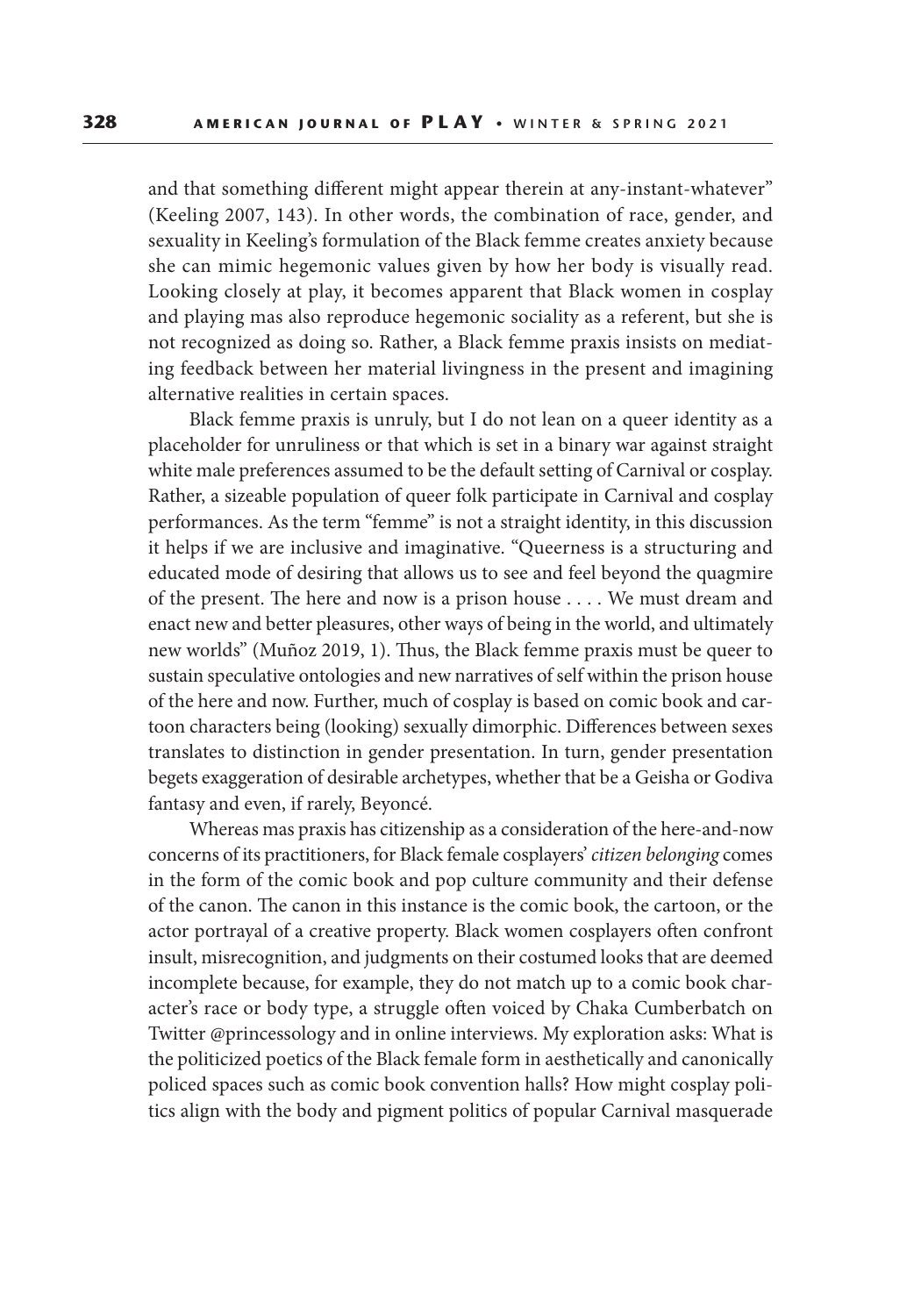(pretty mas with beads and bikinis)? How does the cosplaying Black female form disrupt the constructions of genre and gender normativity, thereby turning body spectatorship into new narratives of speculation? The Black femme praxis is a conceptual frame capturing the race-gender-sex expansiveness of Black female forms, cisgender and nonbinary, as it works toward positive alternative images of their social, sexual, and mental selves. Costume play is an act of publicly playing out a counterrepresentation of a black women's interiority as a dissemblance that, instead, becomes a phenomenological experience and political expression of their capacity as world builders.

### **History and Social Emotional Impact of Playing Mas**

Play is vital to social emotional development in children and adolescents giving them at various stages of biological development new approaches to thinking, expressing emotion, inventing alternative ways of dealing with repetition and novelty, and understanding cause and effect (Malik and Marwaha 2020; Scott and Cogburn 2020). Role play, insofar as research on child education and social emotional competencies goes, teaches students to cooperate and express empathy toward others (Vlaicu 2014). Play, with regards to adults playing mas, has long been considered profoundly linked to socialization, community, and the politics of emancipation. Medievalist and Trinidad Carnival scholar Milla Riggio (2019) in her essay "The Power of Play" observes that "Carnival links personal freedom with the political: 'freeing up' the self, 'freeing up' society" (575). Emancipation, we must remember, is a system of events that ended forced labor and enslavement. The festive play of Carnival has a positive and cathartic psychological impact for its participants.

In *High Mas: Carnival and the Poetics of Caribbean Culture,* Browne (2018) uses Trinidad's Carnival to discuss Caribbean identity as a function of Trinbagonian history, transnational returnees, and other diasporic sites where versions of this Carnival thrive. Because Carnival has a history that entwines colonial settlers, decimated indigenous populations, and enslaved and freed people and their descendants, what is being salvaged and reimagined by way of costuming and performance are, collectively, traditional elements and modern derivative artifacts of Carnival's evolution. It evolved from once being an event solely enjoyed by the colonial ruling class to being the rare time and space for catharsis for the underclasses and laborers.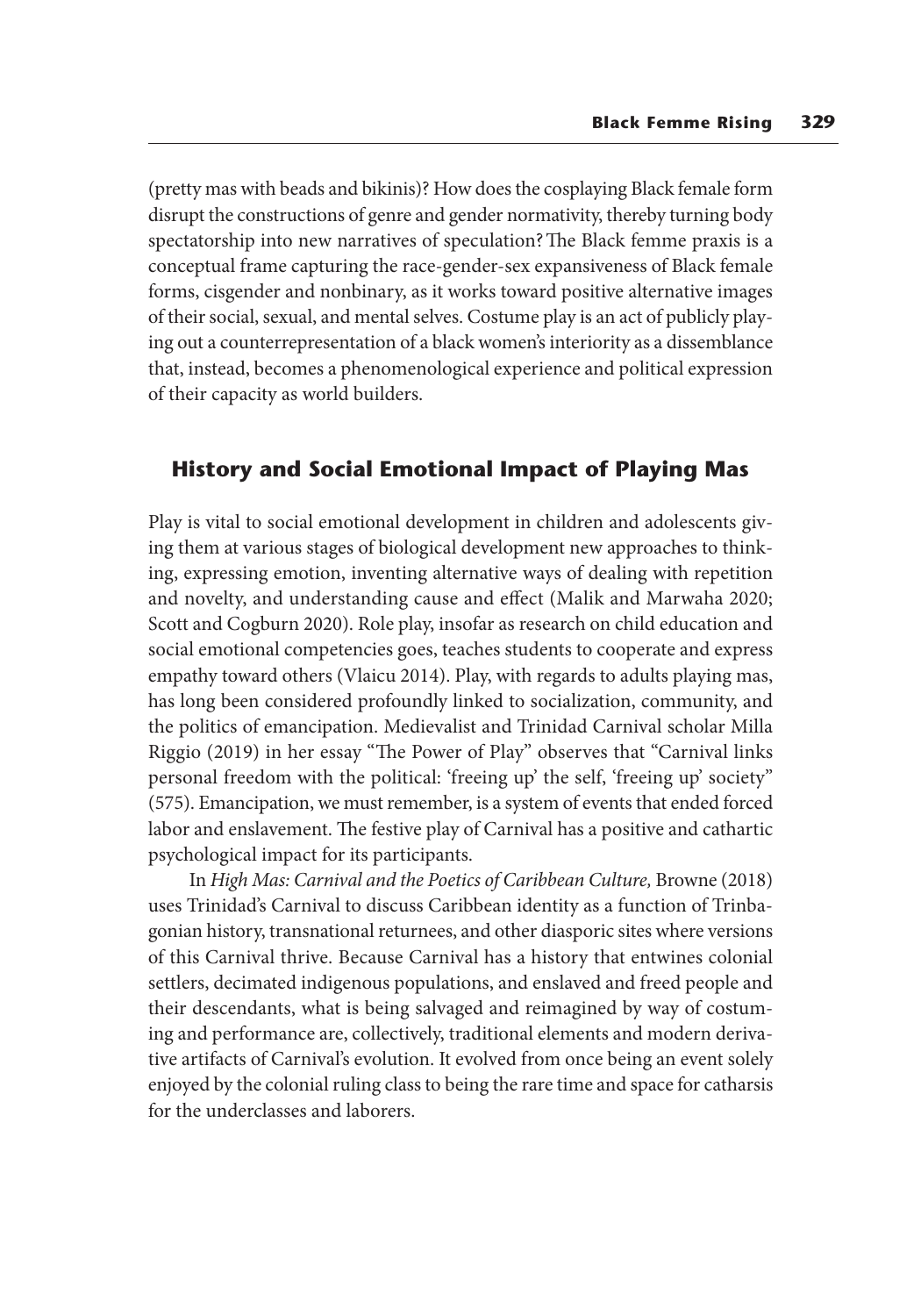In preemancipation Trinidad, prior to the 1833 Slavery Abolition Act, Carnival was off limits to slaves and lower-class freed people. Preemancipation Carnival was reported as an elegant affair enjoyed exclusively by the planter elites who would dress in elegant and expensive costumes as Black field laborers and women "mulattas" of the time. Leading up to emancipation, Trinidad switched colonial hands from Dutch, French, and Spanish to British rule. Capitulating to stricter Victorian social ordering, emancipation dissolved demarcations between upper-class Blacks and the newly emancipated in such a way that it created colonial anxiety, and this anxiety, in turn, called for more policing. We see that even middle-class and upper-class Blacks and free colored people, gradually downgraded and barred from participation in the Carnival, become racial collateral damage. Postemancipation, freed Blacks over time created their own Carnival in which they took to the streets to create new narratives that reflect their experiences. Parody, dark and novel, of histories of institutionalized assault, extraction, and rape underpins the performance and play of this Carnival.

The Baby Dolls and the jamette are two examples of new reenactments of the social life of women in nineteenth-century Trinidad that persists today. The satirical Baby Dolls portray mothers in bonnets who hold an illegitimate baby doll (mock child) and search the crowd for its father, embarrassing male passersby with paternity accusations until they give her money for milk. This farce belies a history of rape, miscegenation, and the devaluing of Black women's reproductive agency. The jamettes (or jametes) got their name from an insult derived from the French word *diametre*, which means people living under the diameter of respectability in society. Art historian Samantha Noel (2010) unpacks the gendered etymology of the word noting that "jamette" is feminine and "jamete" is masculine, although the blanket term of jamette Carnival "clearly feminizes the cultural practices of a certain class of people, and, in turn, is used by society to regulate and scrutinize the sexuality of black women" (63). Jamette women were targeted because their hip gyrations, pretend and actual brawling, sexual assertion, and teasing were considered unfeminine. Creole women, in particular, were a double threat because of their ability to simultaneously cross race and cross gender play as they satirized being a white planter (King 1999). But it is important to note they were not trying to impersonate and deceive. They were trying to entertain and provide pleasure to themselves and other revelers. Consequently, the jamette mas is theorized by other scholars who compare the jamette, for example, to modern-day performers such as Rihanna, citing how her on-stage and social media persona pushes back against the historical shaming of black women's dancing bodies (Jones 2016, 174–5).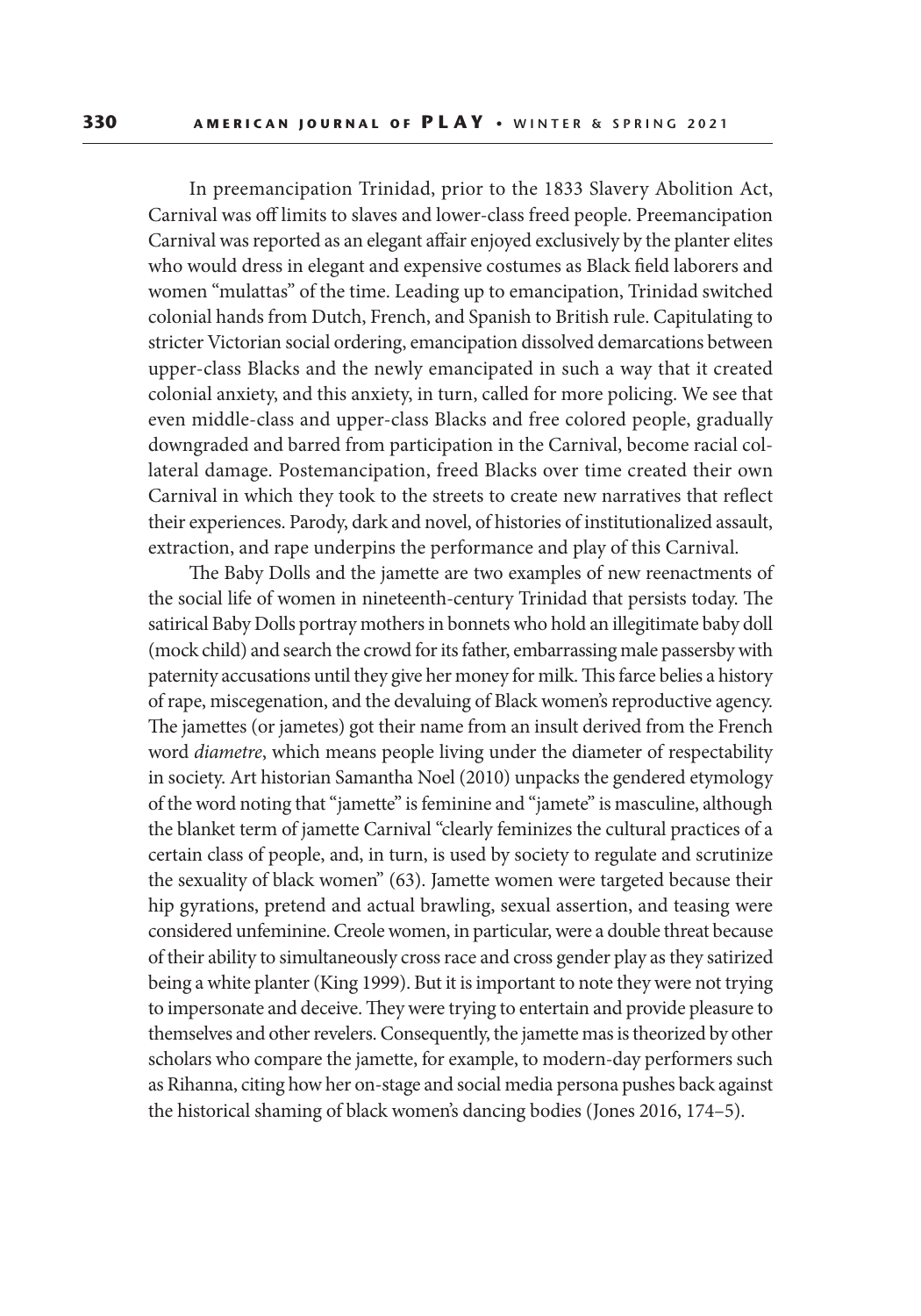The early Soviet literary critic and Marxist language philosopher Mikhail Bakhtin famously considered Carnival a social institution of therapeutically liberating force, and Browne reconfigures Bakhtinian models by engaging affect theory and Black diasporic queer theory to address ethnocentric variations of street performance. He highlights the difference in formation of contemporary mas culture (pretty mas of beads and bikinis), traditional culture mas (heritage figures), and J'ouvert (or "dutty mas," as Trinis call it), which with its revelers covered in mud, oil, and body paint—is connected to predawn celebration on Carnival Monday. The popular performance by bands of people wearing beads, bikinis, and feathers in the eroticized Beads and Bikini mas constitutes part of pretty mas. It is the performance most associated with Carnival parade images. Jamette, Baby Doll, and devils are traditional mas characters, though they may also be performed in the same Carnival parade as pretty mas. Revelers will likely encounter traditional mas players on the fringes of the route or during mas making J'ouvert celebrations. These encompass the various ways participants can express themselves through play. "As we come to understand that everyday life in the neocolonial Caribbean involves the acceptance and indictment of socioeconomic/econosocial disappointments and political failures, we should also understand that Carnival functions not only as an acknowledgment of the indictment, but also the explicit rejection of it" (Browne 2018, 14). This statement can be applied to Black cosplayers and how their performance (and presence) becomes a playful disruption in the comic book convention scene.

While Browne does not play favorites in his *High Mas*, his photographic eye favors the Caribbean subjects whose designs deconstruct the persistent hypocrisies of everyday life and the persistent afterlife of violent and revolutionary histories. The devils in Trinidad Carnival play out a reaction to the here and now as an accretion of the dehumanizing conditions of colonialism. The devils are a bookmark for Black resistance but not a symbol of it. Browne writes, "People are not allegories of the hardships they face, nor do they engage purely in symbolic terms with the circumstances that drive them to make *Mas*" (96). He refers here to the devil mas's inception with the nineteenth-century "Molasses" devils who used sugar byproducts to blacken further their bodies to contrast more against white domination. It is also known as the "begging mas" in which these bodies covered in oil, paint, grease, or molasses beg for money from passersby, who will pay to remain untouched or to be left alone. In the devil mas performance, they might pick up the money tossed to them from a safe distance with their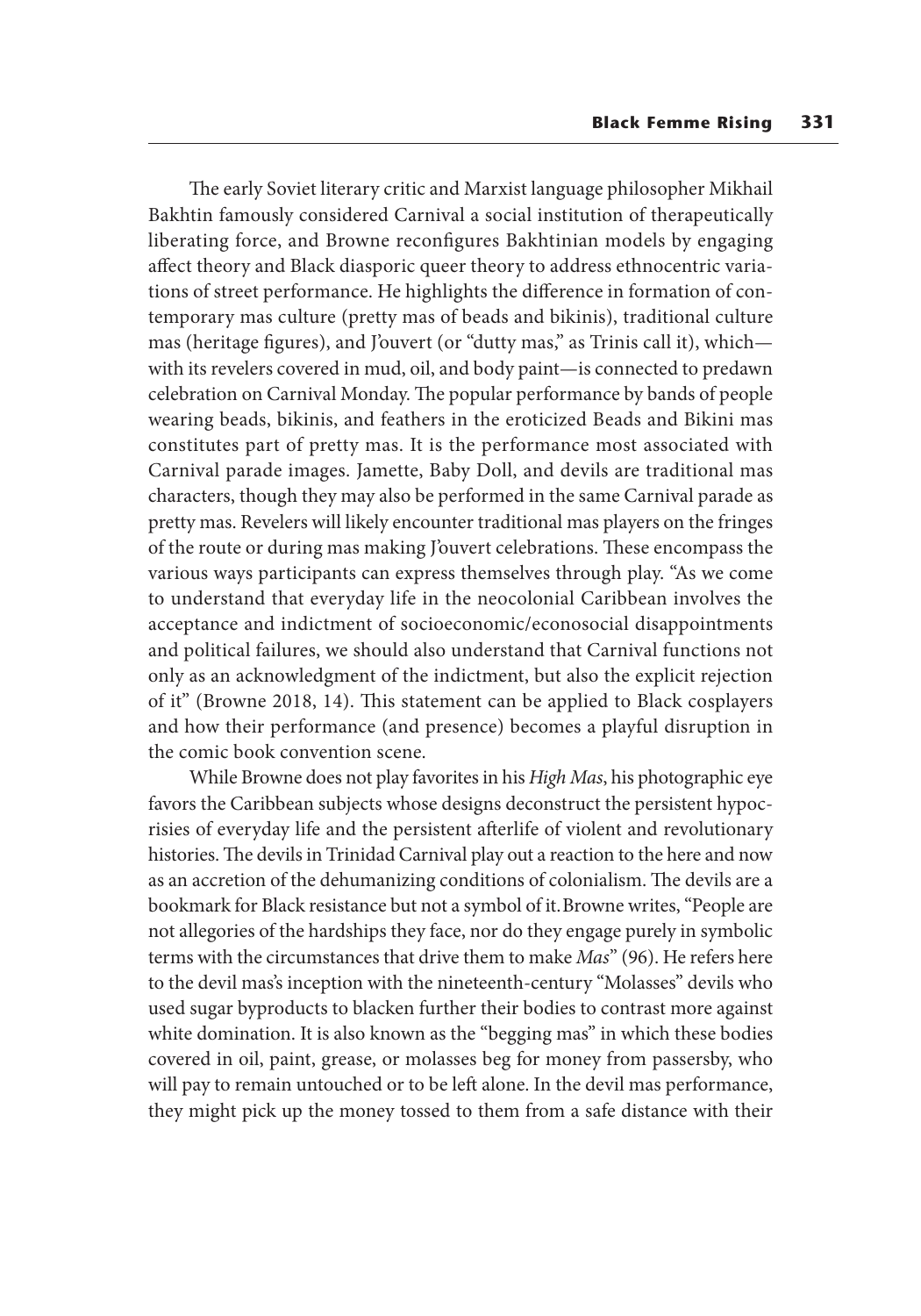

Figure 3. Erzulie the La Diablesse portrayed by Tracey Sankar. Photo from Maria Nunes, 2015. https://www.marianunes.com/

teeth. They have a dance that, perhaps, mimics being whipped to being tossed in boiling hot molasses. Punishment and societal atonement face off. There may be chains attached to them. There may be horns, tails, and a mouth reddened with dye. The public dance is a recomposition of a human beingness outside of Western knowing.

Among others, Browne focuses on Tracey Sankar's "Queen of Sorrows" mas in which she plays a character called La Diablesse, a modified characterization of the trope of the "tragic mulatto" woman (see figure 3).

This character first appears in Lafcadio Hearn's (1890) *Two Years in the French West Indies*. She is a complex character, a horned woman with hooves whose Black female form is literally staged with white paint as if to cover her mixed-race body in a sheath of white Victorian respectability. She targets happy couples and married men. Browne writes, "La Diablesse is the extended convenience of the woman's body in this place, a manmade archetype of Caribbeanness in the shape of a fractured femininity" (138). In a February 2017 interview with *Caribbean Beat Magazine*, Sankar says, "I never choose the mas. The mas choose me. It speaks to you. So you can't just think that at the end of the day, you put on a costume. It doh work like that. You awakening something" (Various contributors 2017). Cosplay is redolent with other such manmade tropes: DC Comics's Cat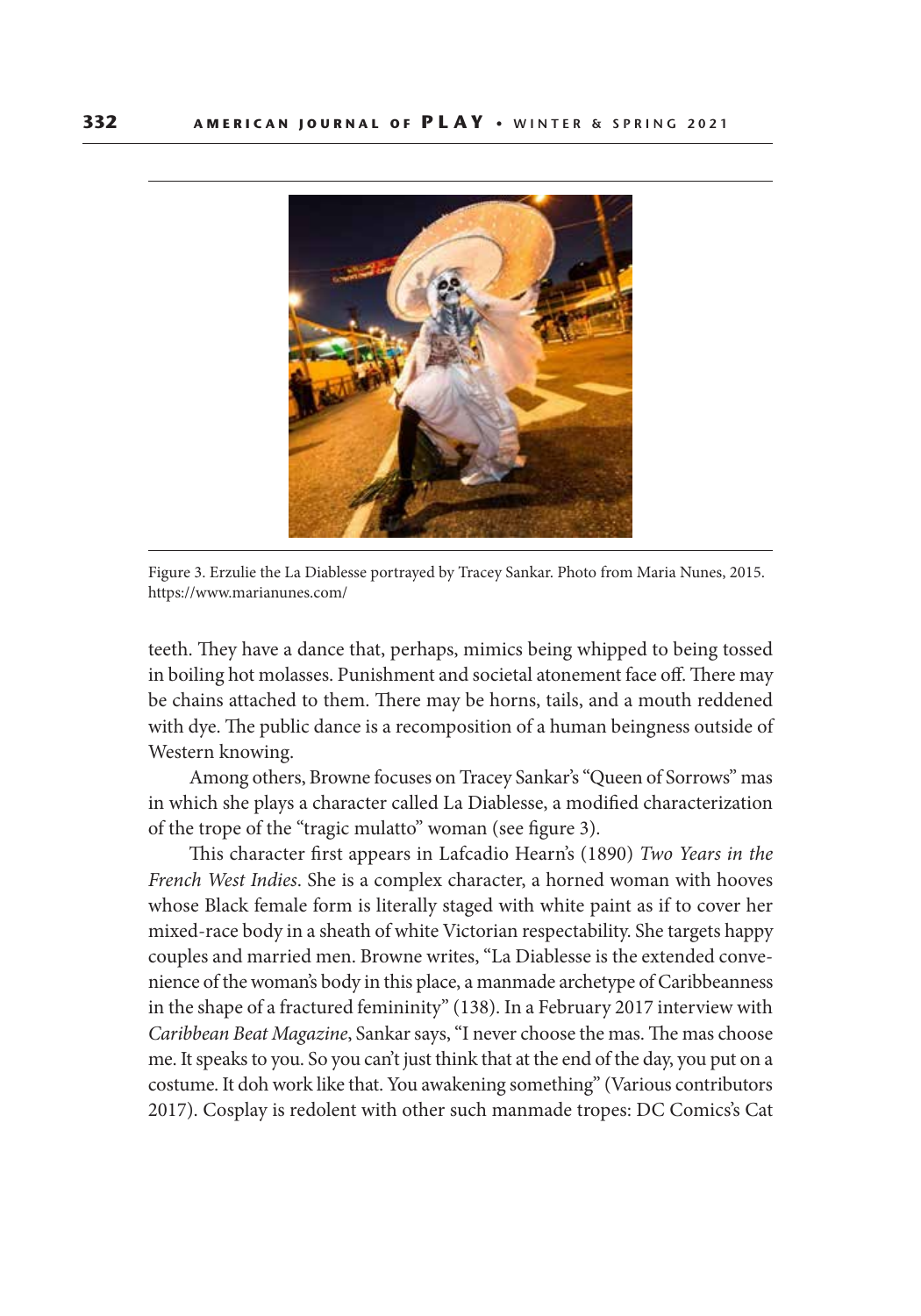Woman as a noncustodial child turned thief turned costumed character to elicit the same joy and terror enjoyed by Batman and the Joker. Then, there is Marvel's six-armed sorceress Spiral as a mind-controlled experiment of her kidnapper. In these embodiments—La Diablesse, Cat Woman, Spiral—fractured femininity is not a weakness; it is a disruption and challenge because the female characters are "being tasked with carrying the burden of toxic manhood" (Browne 2018, 138).

Whereas scholars like Mikhail Bahktin write about Carnival transgressions in medieval Europe as happening in confined time though not in confined space, Browne recognizes that the material and emotional reality of the season in the Caribbean has no endpoints. On Ash Wednesday, people are already dreaming up and saving up for next year's costume. Browne writes about the extent to which the body is used. Costumes may be heavy, tight, sharp, or absent. The sun, the police, the ouroborian parade route with its nonstop soca music and steel pan drums blasting from speakers on the trucks leading large floats or on the floats themselves, draped with corporate endorsement banners, set hips and waists gyrating as participants and observers wine up (wining is a dance with roots in African dance tradition that was made popular in Caribbean Carnival). The party started ten weeks ago, and you are expected to continue until you cross the stage, rain or shine, for Last Lap, the final portion of the Carnival parade march when final judging may happen. The day begins and ends with adrenaline and sweat. There are accounts of people crying at the end of a Carnival that they began planning, designing, and saving for on Ash Wednesday the year before (Thomas 2018). These plans may include building a costume, setting up a character's storyline, and coordinating moves, gestures, and speech acts with others for its execution. I see cosplay's emotional and material reality in a parallel field.

I have, for example, planned my costumes for cosplay months in advance of a comic book convention. For a three-day convention, I will usually spend one day walking the halls with companions dressed as characters from a single creative property. My "cos band" usually consists of peers who are also presenting critical work on panels dedicated to comics scholarship. In 2019 I chaired and presented on the panel, "Crafts, Covens, and Hunts (re)Producing the Witch." It served as an opportunity to use fandom to enact an aspect of our research by making visible the relationship between the more disciplinary aspects of our fields with pop culture. The theme of the witch was, in particular, emotionally charged given the flagrant misuse of the phrase "witch hunt" by cis white male politicians, who used such historical events to explain the ways media and fellow politicians critiqued their use of their power. We recognized this cooption of an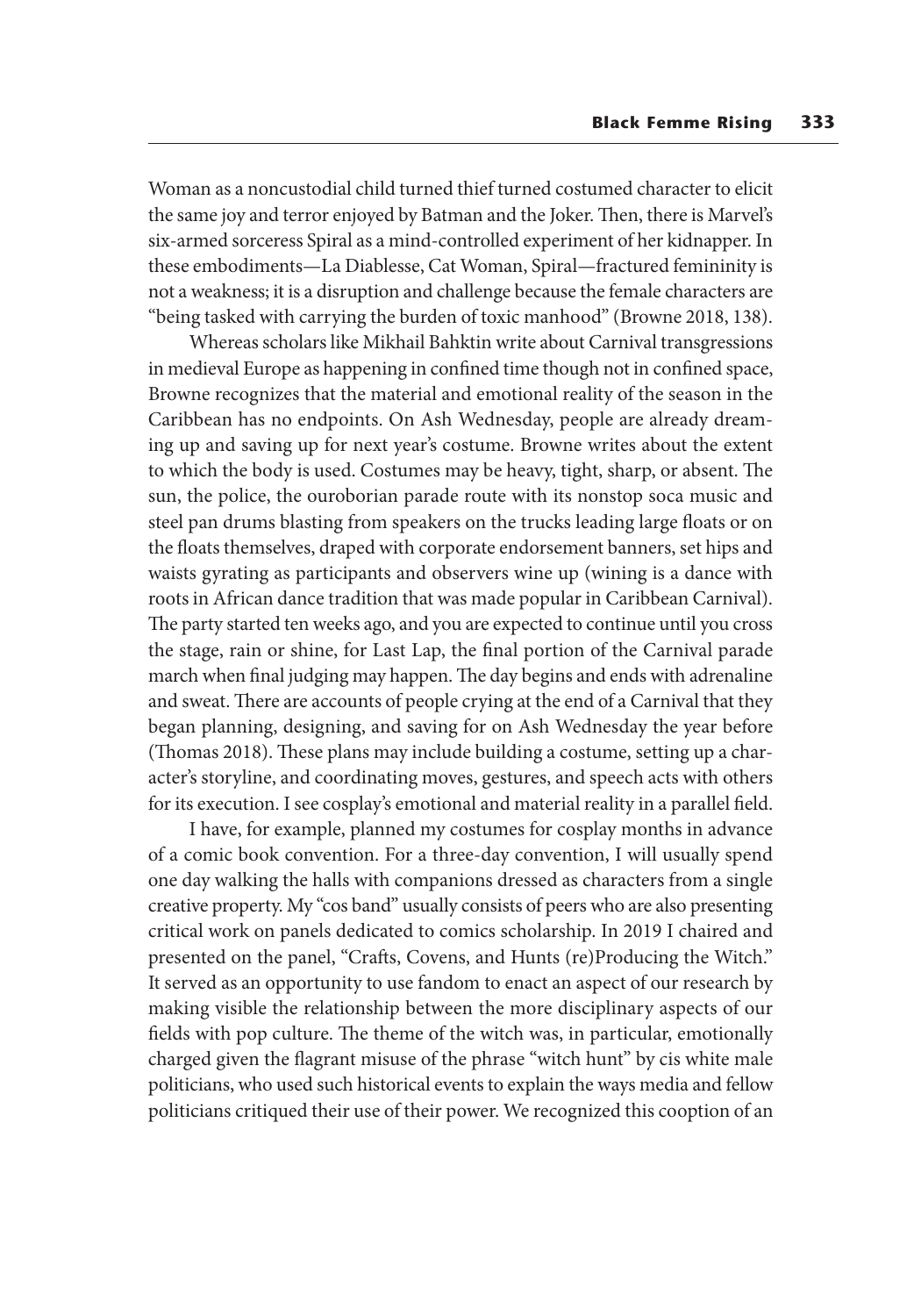

Figure 4. Weird Sisters from *Chilling Adventures of Sabrina*. Left to right: Natalie Sheppard (Dorcas), Cathy Thomas (Prudence), Jessica Calvanico (Agatha). Photo from Tracy Bealer

identity as an erasure of the history of torture, defamation, and prosecution of a majority female victim populace who were hunted as witches. And yet, within the idea of the witch, we went further to critique film and television's white supremacist and heteronormalizing of these queer and rebellious figures. Our presentations included: "Black Witch Liberation from Screen to Comics," "(de) Colonizing the Coven," and "The Femme Devil, or What Happens When the Devil's Whore Dethrones the Dark Lord" (see figure 4).

Presenting research in costume is simultaneously playful and incisive. Like the Carnival scene, it is a performance of your other self that is not necessarily seen or shared on a regular basis. While our departments did fund our conference travel, the performance of our witchiness throughout the day included posing with others dressed as characters from Netflix's *The Chilling Adventures of Sabrina* and exceeded the conventional academic conference paper presentation, as it usually does.

## **At Play in the Parallel Fields of Blackness**

Like Browne (2018) in his attempt to embody and embed his investigation of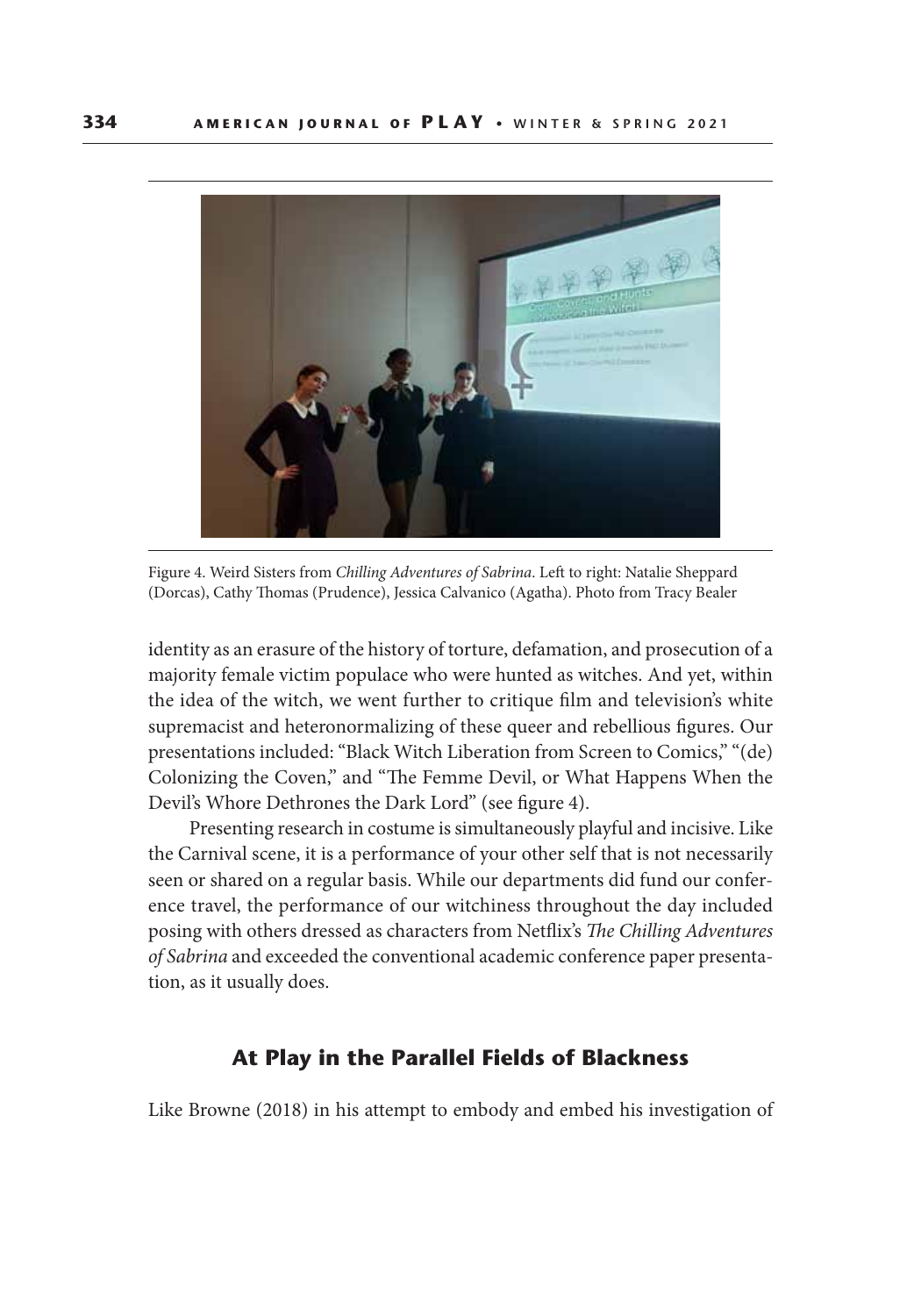Trinidad Carnival, I intertwine myself as scholar and subject as a cosplayer and mas maker. In this way, I see a powerful irony in Darlene Hine's (1989) elaboration of Black women's interiority as a dissemblance that uses "a self-imposed invisibility" to "harness" strength and "psychic space" to survive (915). With the help of the costume and costume play, the invisibility is charged with the creative energy of pretending. To reflect on ways in which performance, as escape or expression, operates for other Black women scholars, I offer excerpts from longer interviews I conducted with two scholar-activists. First, poet and professor Emily Zobel Marshall discusses her participation in mas. Next, writer and professor Nalo Hopkinson discusses experiences cosplaying. These conversations move beyond mere observations of performing identity to insights into, as Muñoz (2009) writes in *Cruising Utopia*, "multiple forms of belonging in difference [that] adhere to a belonging collectively" (20). Like Browne, Hopkinson and Marshall demonstrate the insight gained through performing, particularly as it applies to this art form that is so much about embodiment.

Marshall is a cultural theorist whose research, teaching, and creative expression examines constructions of hybrid and liminal identity within the African diaspora with special attention to Caribbean Carnival culture. Marshall explores race and racial politics of humans alongside the orality of the tricksters Brer Rabbit and Anansi. Her first book, *Anansi's Journey: A Story of Jamaican Cultural Resistance* (2012) and her second, *American Trickster: Trauma, Tradition, and Brer Rabbit* (2019), focus on the role of the trickster in Caribbean and African American cultures and how trickster tales that originally encode Black life on plantations gets appropriated by white writers for antebellum fantasies.

She knows firsthand the poetics of endurance from playing mas annually at Leeds West Indian Day Carnival. As a scholar, mas player, and trickster she observes, "Participating in Carnival is a transformative experience and one has to be able to let go, to become/ be at one with the 'mas' in order to grasp the significance of this unique cultural phenomena." She represents what Michel Foucault (1977) called "the new historian, the genealogist" who "will know what to make of this masquerade" (160–61). Marshall shares that, "Performance enhances my scholarship in so many ways." She is an advocate of bringing together both her creative and critical practices. In fact, she writes poetry based on her research, "and playing mas every year with my 'Mama Dread's Masqueraders' Carnival troupe brings my creative and academic work to life." For her, Carnival scholarship is immersive "whether that be playing mas or helping to sew costumes at a mas camp" in Leeds. She adds that "there is sometimes a (justified) suspicion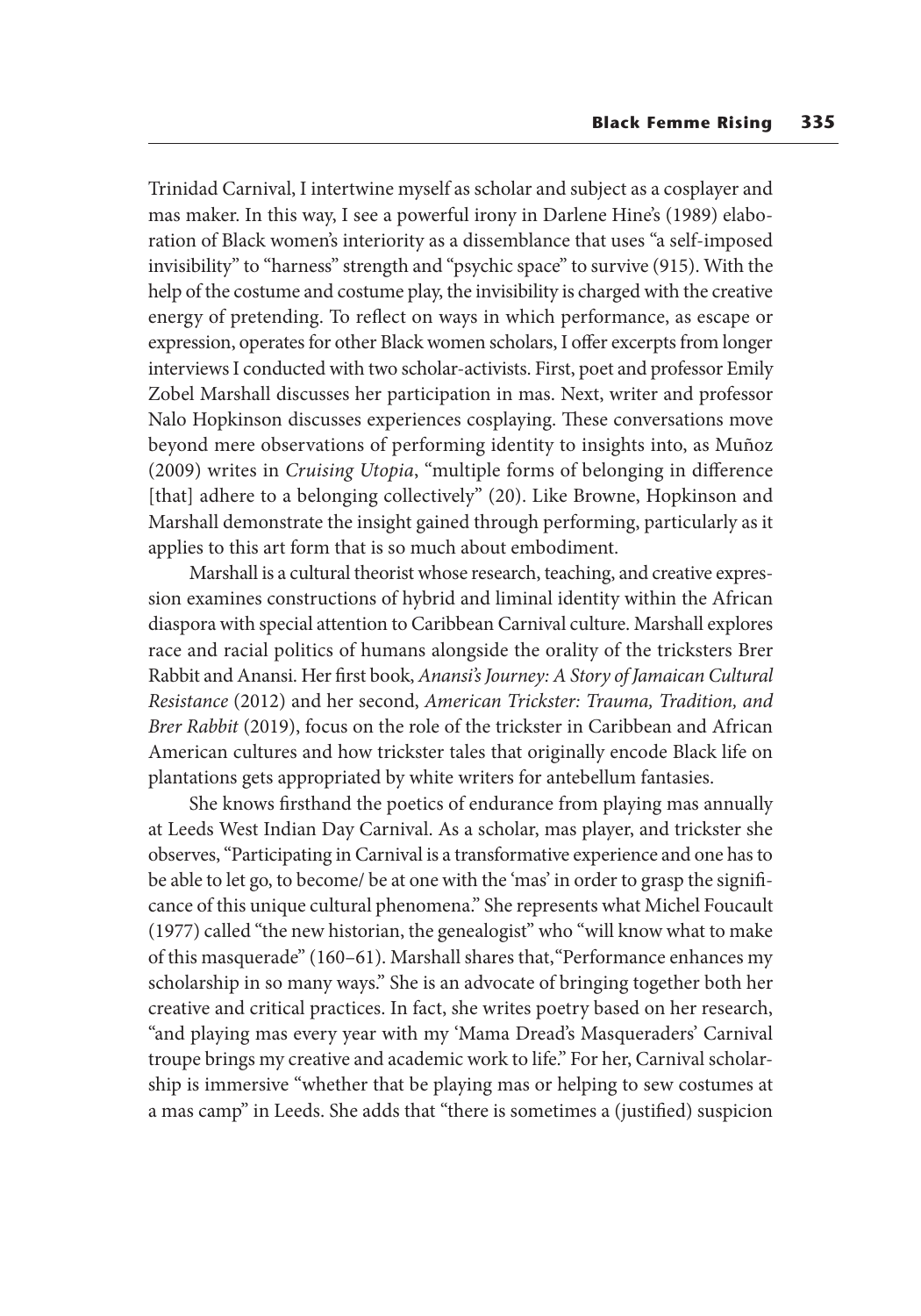of the academy (the 'institution') amongst Carnivalistas." However, part of her process is being attentive to the hierarchies around the researcher who parachutes in to extract data. She has created a Carnival platform that brings together artists, performers, and scholars into a "much needed dialogue." It is obvious that the much-needed dialogue Marshall draws attention to is the inclination of academic spheres to approach those considered marginal and their practices as objects of study rather than as knowledge producers. In other words, stereotypes, shopworn curated images, and habituating cultural assumptions fill the space between mas makers due to a foreclosing on who can be and what is considered a worthwhile contributor to knowledge production.

It may surprise the casual observer of contemporary Caribbean Carnival to know that many of the performing groups use play to recenter social and political problems. For example, in 2008 the HB Mama Troupe were stopped from entering the Carnival park with their "Free Dem—Close Guantanamo" placards. They were deemed too political for the Carnival authorities at the Leeds West Indian Day Carnival. And this is perhaps why traditional mas and dutty mas thrive in the margins. "Dutty mas" is the official start of Carnival (J'ouvert or daybreak) on Carnival Monday where participants may be smeared in oil, mud, and paint. A reflection on what motivates Carnival's political and social importance connects Marshall to the figure of the trickster, not merely to its symbolic will to survive through planning and deceit, but to the manifestation of motives that the trickster conceals as a way to overcome the system. She had the opportunity to play mas with the "last remaining Midnight Robbers in Trinidad." The Midnight Robber is a stock character from traditional mas with roots that predate slavery, evolving from the West African griot. Evolved as Trinidad Carnival's Midnight Robbers, these characters wear a broad-brimmed hats with fringe and are known for their robber speech that mocks masters, derides former slave owners, and brags of deeds done. The back story of the Midnight Robber tells how, despite being born an abomination (likely in some unhospitable place), the Robber brags he is the greatest among greats and uses his eloquence to persuade onlookers to give him money. Traditionally, this is a character played by males, but Marshall found herself with an invitation to join a group of Robbers. However, Marshall recalls, in our interview, that she "was given a cape and a whistle and a sombrero hat last minute. I wasn't expecting to play with the Robbers, only to interview them—but this costume made me move, talk, and think differently." She adds that "the Midnight Robbers were welcoming once I had performed a day on the street with them. This was a kind of test, I think—I'm not sure they thought I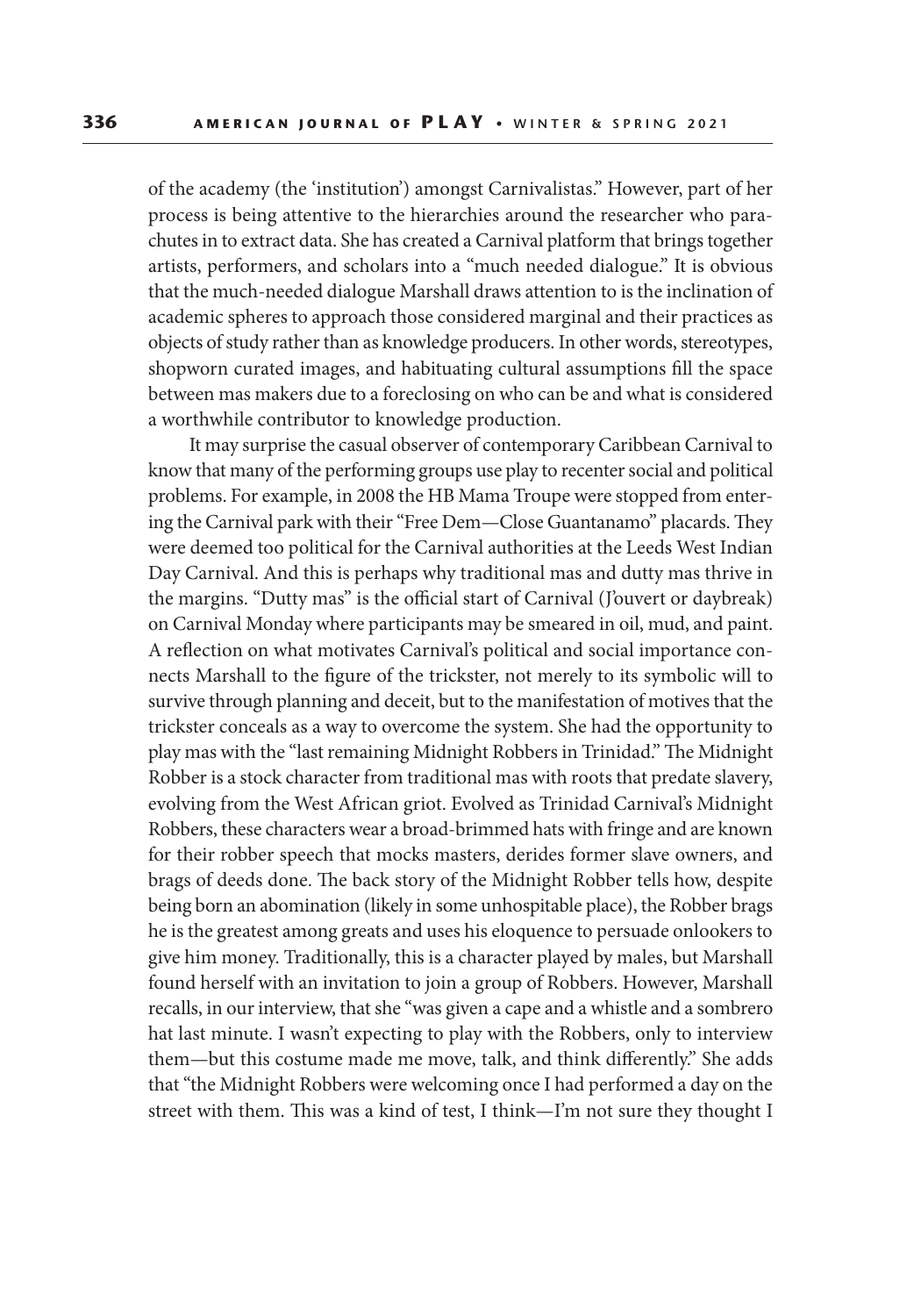

Figure 5. Emily Zobel Marshall as Midnight Robber. Photo from E. Zobel Marshall

was cut out for the job initially!" (Interview with author December 26, 2020).

Belonging in is not by any means a seamless dynamic, but Marshall's example gestures to findings in the context of early childhood development and theories about pretense or pretend play. Pretense functions to change individuals' perspectives in role taking and advances their "cooperative behavior, friendliness, positive emotional expressions." Simply put, it advances one's psychological domain (Weinberger and Starkey 1994). Further, "the content of the pretense may be enriched by having a larger number of participants." Marshall (2017) wrote about her experiences on the road with the band in Trinidad on her university blog: "The Midnight Robber is part highwayman, part cowboy and part agent of death and destruction . . . . Words are what he uses to hold passers-by to ransom" (n.p.). Pay out or else be regaled by the Robber's colorful fast-tempo stories of vengeance against his oppressors. The fierce Robber talk is as much part of the costume as his broad-brimmed hat. "My tongue is the blast of a gun!" is one of the threats Emily recalls from a reveler. The degree to which mas players feel and see themselves connected with others is married to the degree to which they can transform into character. She adds that "I felt strong in my Midnight Robber costume . . . what I did feel was that as an (Anansi!) Midnight Robber, I wasn't going to get too much unwanted attention from men—I would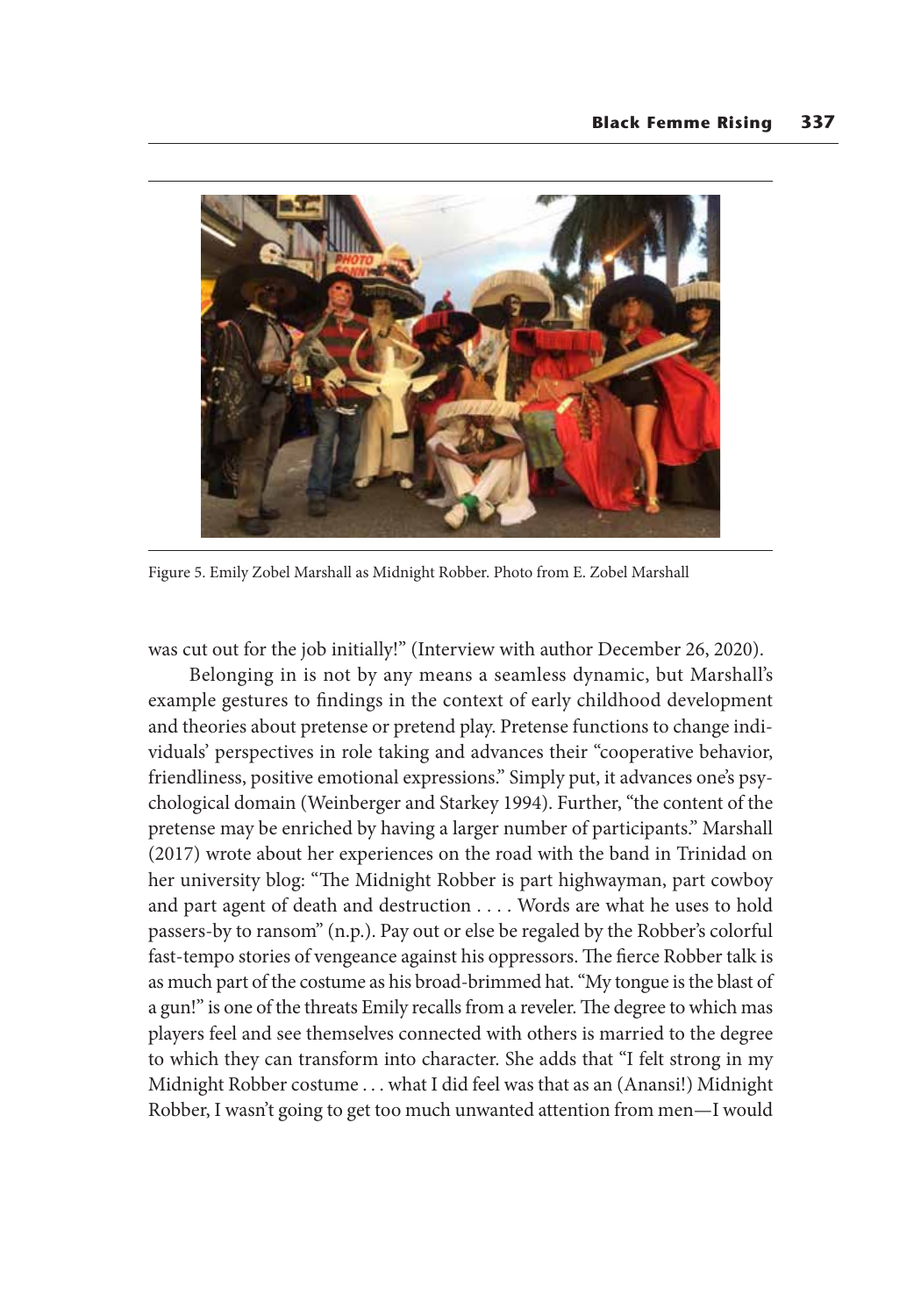be seen to be a figure of dread and power" (Interview, December 26, 2020). Marshall connects the trickster figure of Anansi the spider god to the boisterous performance of the Midnight Robber. While physical attributes such as props and costume may not coincide with attributes of Anansi, mimetic attributes such as crowd interaction and verbal expression do. Acts of disruption such as baiting and play threatening the crowd is a common attribute in mas characters including the devil, Baby Dolls, and jamette. A pretense of transgression belies a narrative based on past transgressions in Caribbean history.

In Carnival, some of the most provocative and memorable female characters are those who play out tropes of survival and noncommittal seduction, such as Sankar Charleau's La Diablesse mentioned previously. Specifically, when it comes to representations of pure evil or goodness incarnate in the traditional mas characters who women commonly play, some ambivalence is attached to them as they parody plantation life. The Baby Dolls approach people with wild accusations interceding for the health and welfare of their abandoned and hungry child. The Dame Lorraine parodies the French planter-class women who were, perhaps, physically unfit but always overly dressed for the stress of the tropical climate. The jamette are brash and loud both to mark and to counterpoint their lives being overdetermined by class, race, and gender violence. In *Carnival is Woman*, Samantha Noel (2009) points out that portrayals of folkloric characters like the soucouyant add a women-centered significance to J'ouvert (or Jouvay), the pre-Carnival celebration. The soucouyant is a childless, unmarried woman living outside society who, after making a pact with the devil, can slip out of her skin and take the shape of fire so she can travel through small spaces into her victim's home to suck their life-blood. J'ouvert celebrations have their actual and symbolic roots in the use of fire to burn cane at the end of the growing season to mark a break from work or to sabotage the work entirely by creating a stoppage. Given this, the soucouyant's fire reminds us of the dehumanizing effects of plantation regimes and of the possibilities of resistance once she sheds her dehumanized human body.

These traditional mas players, with their shape-shifting and transgressions, usually perform during J'ouvert in the predawn hours, relegated to a space and time when the majority of people are asleep. To come out for J'ouvert is to willfully transgress the "normal" setting of time and place for Carnival. Similarly, Black women who cosplay often complain of alienation from the scene. As such, they create their own asynchronous time spaces that transgress normal settings. For example, there is the #28daysofblackcosplay challenge created by AfroCa-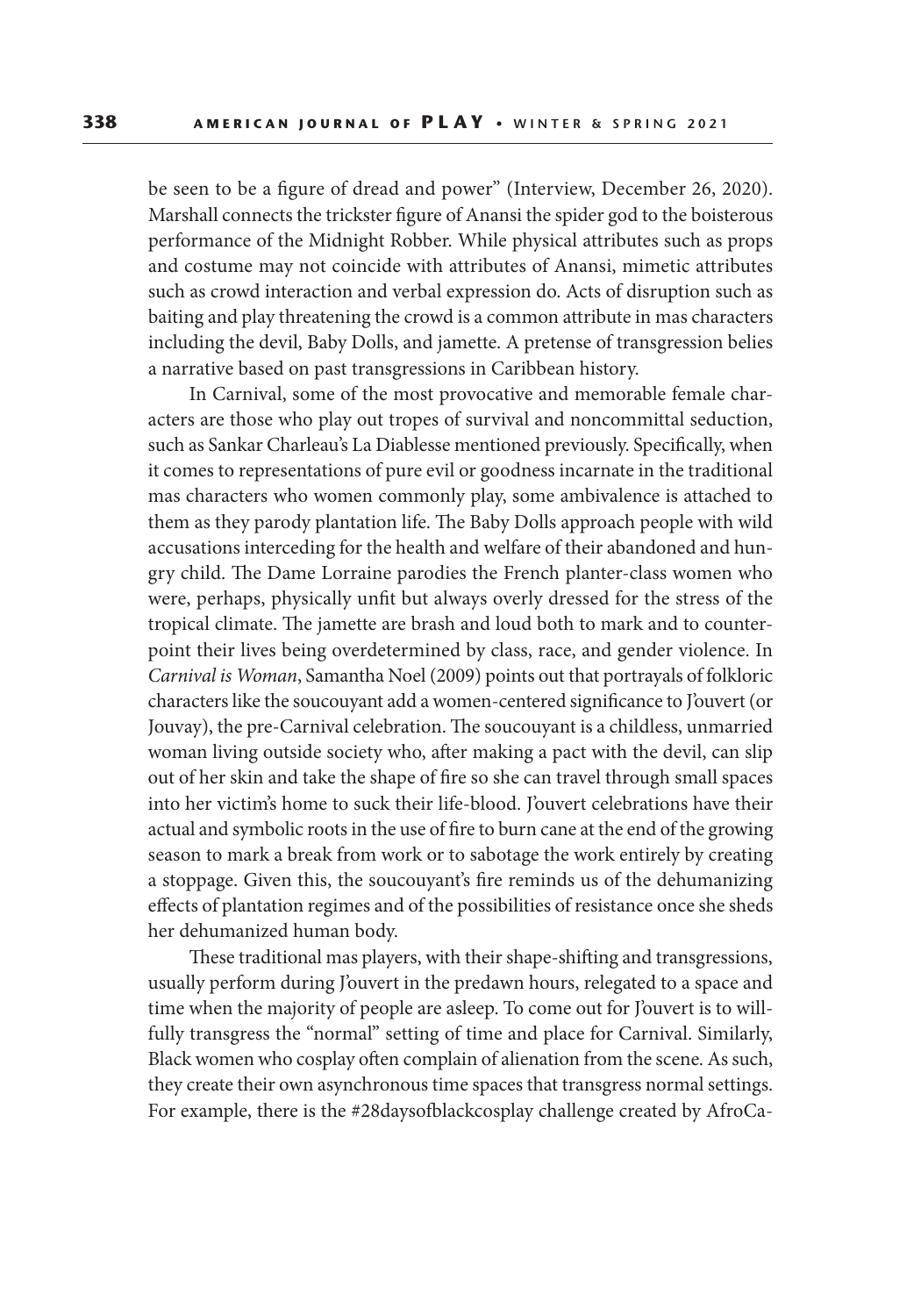

Figure 6. Anime gestural portrayals in #28daysofblackcosplay. Image from Twitter, @princessology



Figure 7. Black trans and nonbinary cosplayers in #28daysofblackcosplay. Image from Twitter, @yakfrost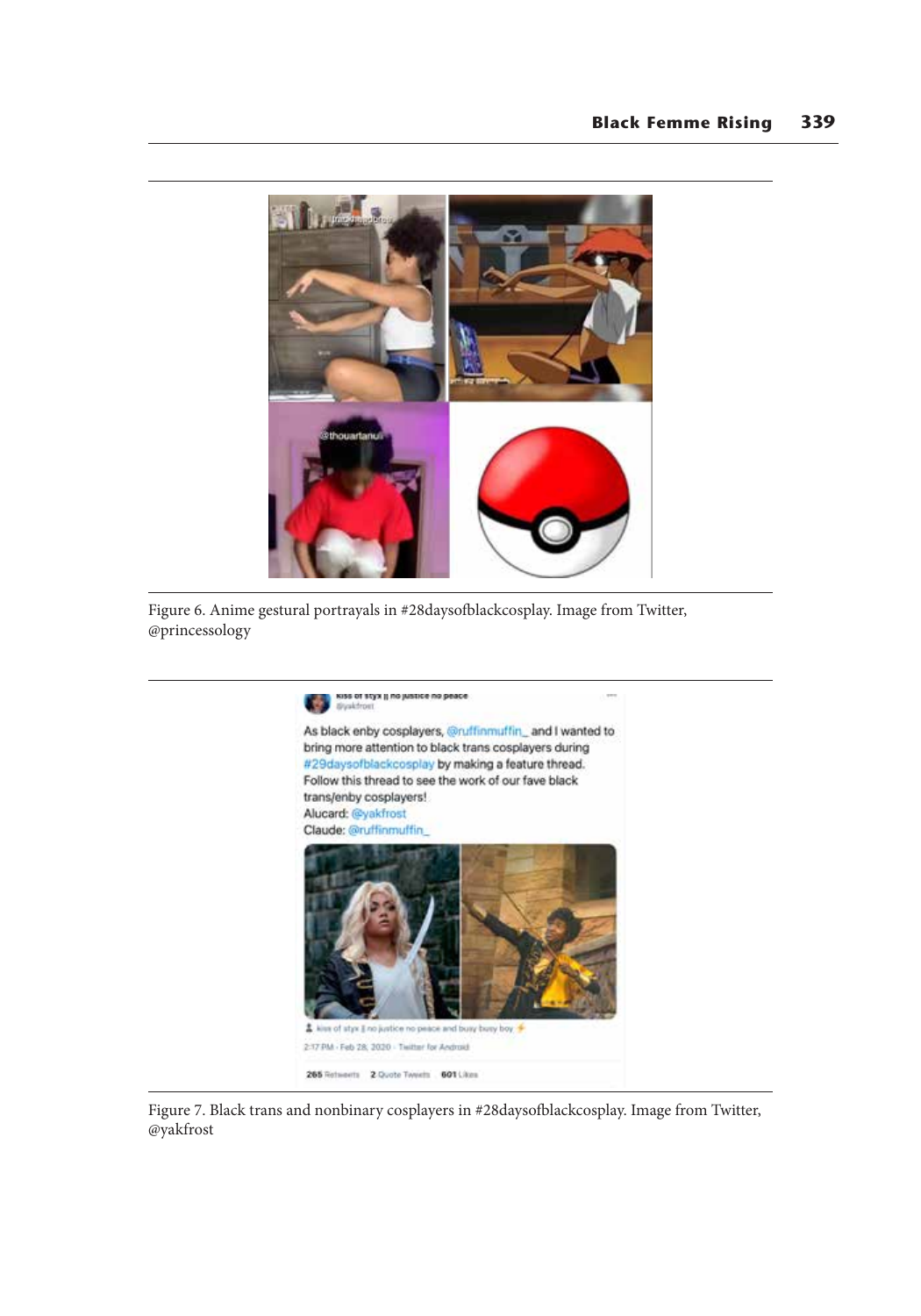

Figure 8: #closetcosplay. Image from Twitter, @ThouArtAnuli

ribbean cosplayer Chaka Cumberbatch-Tinsley in 2015, then again in 2016 as #29daysofblackcosplay on Twitter (see figures 6, 7, and 8).

As a professional, Cumberbatch-Tinsley worked as the Social Marketing Manager for the Pokémon brand. As @princessology on Twitter, she has a penchant for Japanese pop culture, having grown up in Okinawa where her father was stationed. After cosplaying as Sailor Venus (of the Sailer Moon comic series) at an anime convention in the United States, she was harassed online by people who felt she should not be cosplaying non-Black characters. A key difference here between Marshall's initial feelings of not belonging with the Midnight Robbers and Cumberbatch-Tinsley's experience as Sailor Venus is this: The former fictionalized identity is African rooted, and gender conventions are overlooked because the Robbers were willing to welcome Marshall after they had tested her. She states, "When the band gave me a signed photograph at the end of the day, I felt the rush of the warmth of acceptance and the feeling of having lived through an important Carnival ritual" (Interview, December 26, 2020). For a comic book convention, long-standing costumed groups may exist but the success of a fictional identity is usually measured against the racial, gendered, and body-type visual accuracy from a commercial or canonical narrative. Of note,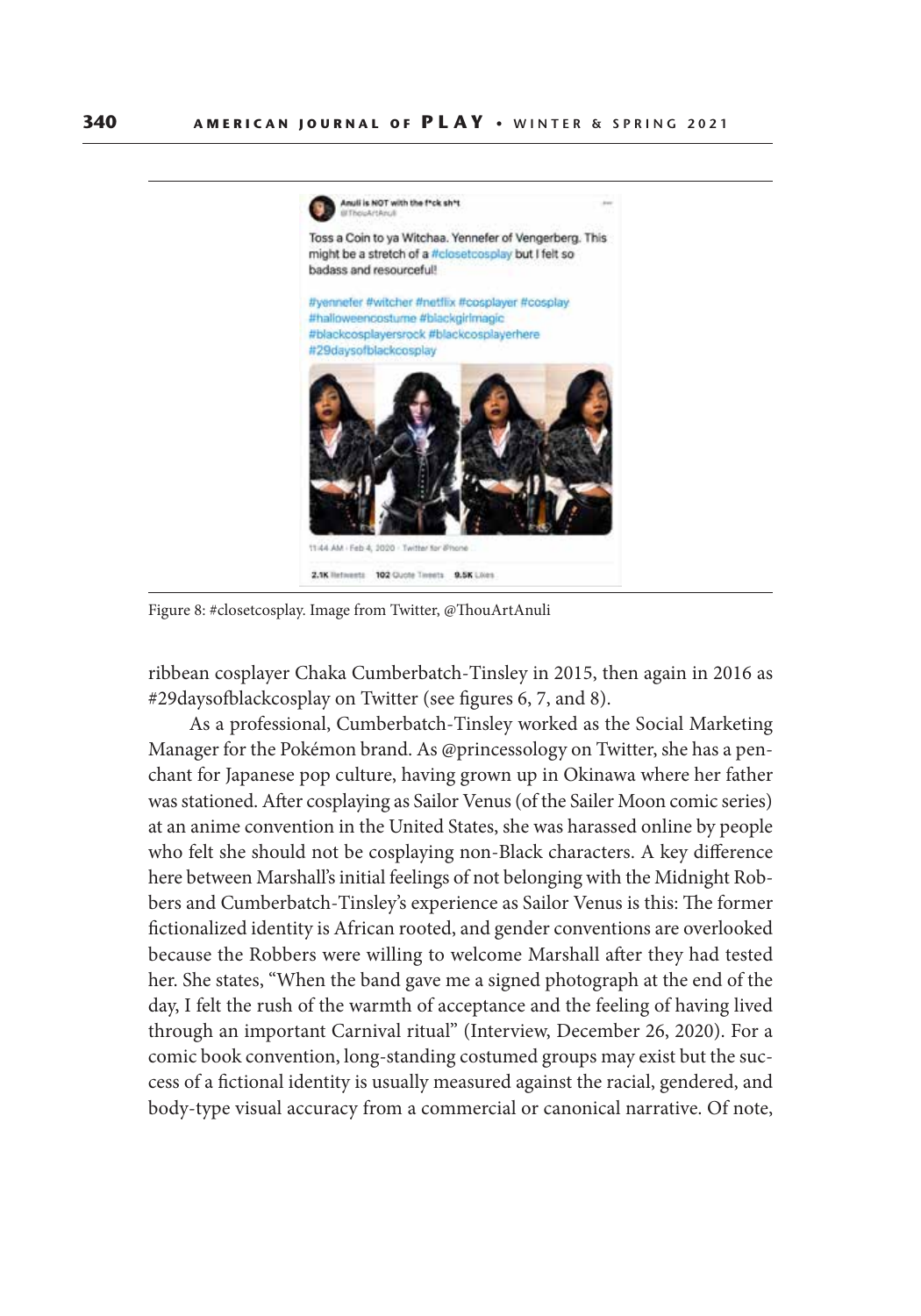

Figure 9. Cumberbatch-Tinsley as Sailor Venus. Image from https://thisisblacklight. com/2018/02/23/representation/

in addition to cosplay, Cumberbatch-Tinsley also plays mas. On an Instagram story from 2019, when she attended Miami Carnival, she writes, "I don't want to think or say anything that [is] unrelated to Carnival for the foreseeable future tbh" (see figure 9). Again, racial and gendered diversity of a space contributes to the feeling of belonging.

From my own experience at large comic-book conventions, I am a crossrace, cross-gender, and cross-species cosplayer and mas player. I have dressed, for example, as the white female character Kelly in the British science-fiction show *Misfits.* Those at con who knew it, knew it well. My slicked-back hair and "chav" jewelry are Kelly's signature adornment. Kelly's superpower is reading other peoples' minds. I was pleased when, off the bat, one woman knew who I was. However, in separate encounters, I was surprised at how much energy I expended explaining to others why I was not cosplaying the Black character Alicia whom they believed I even looked like. Alicia's super power is inadvertently causing people to violently lust after her by simply touching her; so she keeps to herself. Cognitive biases in cosplay reflect societal norms carrying over into imaginative realms. I find the hypervigilance about racial accuracy in many cosplay spaces to be antithetical to its origins. In fact, it was a woman, a science-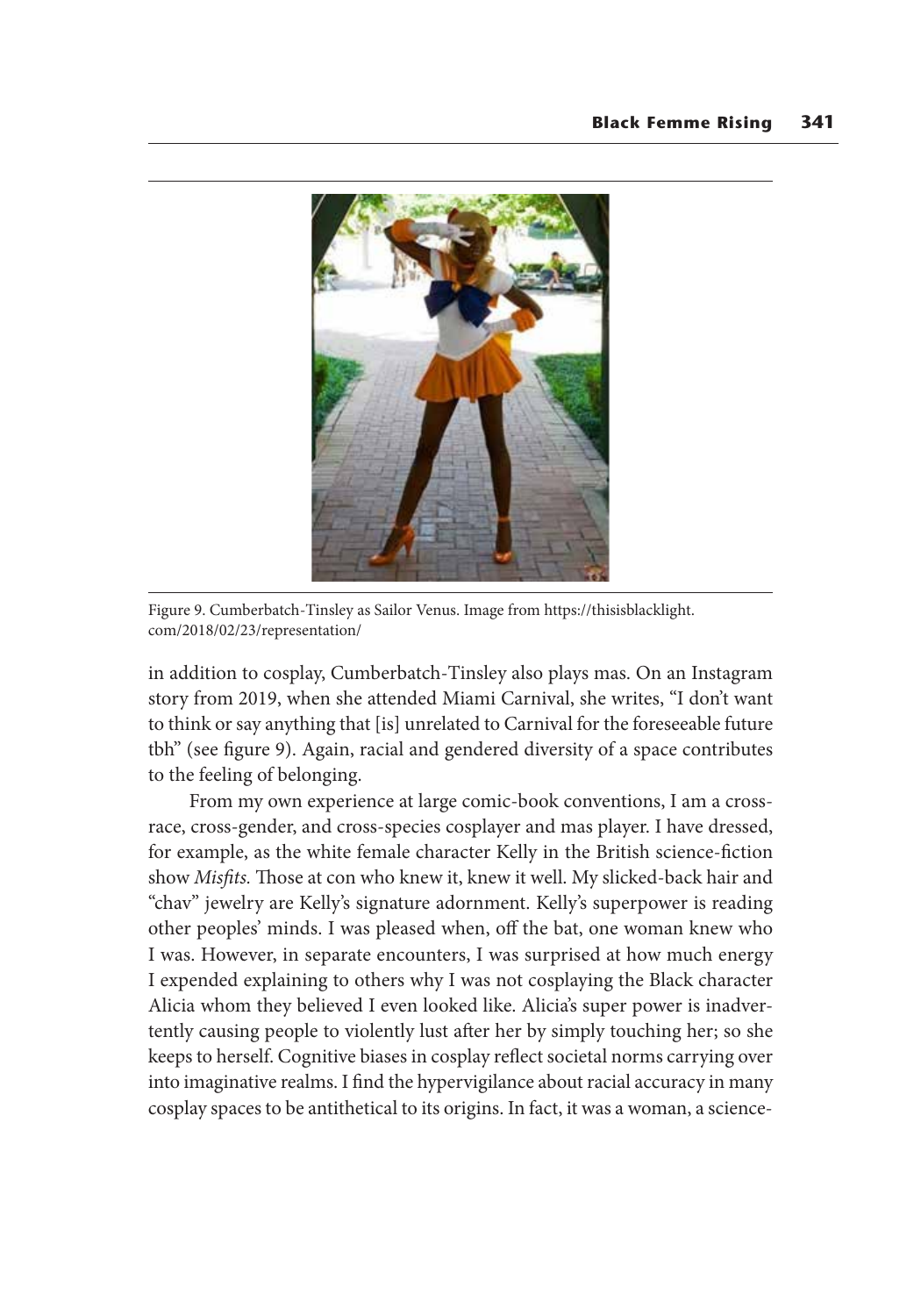

Figure 10. Author as Kelly Bailey from *Misfits*. (photo from Cathy Thomas) and an image of the character Kelly Bailey. From http://fanboy4um.blogspot.com/

fiction zine publisher named Myrtle R. Douglas, who pioneered cosplay in New York in 1939 using the alias Morojo and dressed in "furisticostume"—pure narrative invention. Perhaps cosplay cognitive bias also reveals whose inventions are tolerated and preserved.

In speaking with Nalo Hopkinson as a fellow cosplayer, I was interested in knowing how she understood the way she was regarded by spectators at large. For example, what kinds of assumptions have people made about who she was trying to be? Similarly, I was interested in knowing if, in the past three to four years, she felt her movement through the space of the convention hall in costume to be something transgressive. In other words, did she feel she breached an unspoken order and ordering that may be defined by such norms as age, ability, morphology, gender, race, and even pigementocracy (skin tone hierarchy). Hopkinson shares: "Yes. I'm Black, fat, female, and over fifty-five. How could my presence moving through those spaces as though I belonged not be transgressive? Case in point; walking through Comic-con dressed as Nakia (from Marvel's *Black Panther*) in a tight dress with thigh-high slits, yet having non-Black people misidentify me as Queen Ramonda from the same film. They didn't make the reverse mistake when I dressed the next day as the older character" (Interview, January 9, 2021.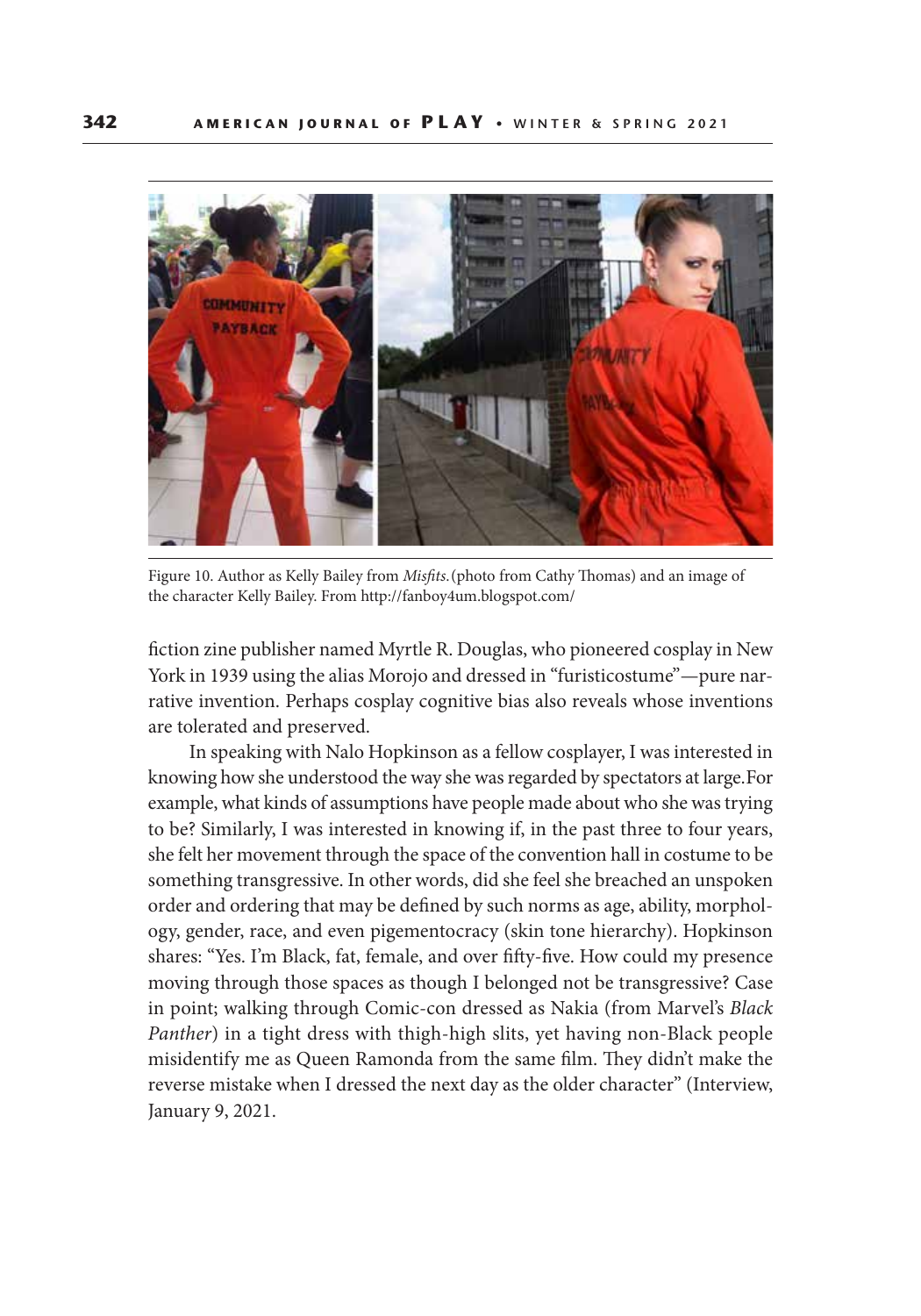Hopkinson, the 2021 Damon Knight Science Fiction Writers Grand Master, is its youngest-blackest woman recipient. When Afro Caribbean theorist Sylvia Wynter (1995) writes, "Human beings are magical. Bios and Logos. Words made flesh, muscle and bone animated by hope and desire, belief materialized in deeds, deeds which crystallize our actualities. . . . And the maps of spring always have to be redrawn again, in undared forms." Hopkinson's body of work speaks to undared forms. (Wynter 1995, 35). Her ability to world build, blending cosmologies from African, Caribbean, and Indigenous cultures has inspired new readers to the once bastardized genre with her novels, *Brown Girl in the Ring*  (1998), *Salt Roads* (2003), *Midnight Robber* (2000) and countless short stories that include erotica. Zakiyyah Iman Jackson's (2020) analysis of *Brown Girl in the Ring* (set in postapocalyptic Canada) points out the text does not waste time opposing a Western liberal humanist lens of what life looks like for Black people in a dystopic future Toronto. Hopkinson's speculative world is not concerned with the dehumanization or bestialization attached to Blackness in literature, art, and science. *Brown Girl* is not pointing out suffering from stereotypical representations. Instead, it just gets "on with upending and inventing at the edge of legibility" (4). Additionally, Hopkinson is the cowriter of DC Comics's *House of Whispers* series, a world built within Neil Gaiman's Sandman Universe that takes up a Voodoo mythology storyline. Literature, being a singular expression of an identity, offers notes on Black woman sexuality, Black woman vernacular, Black woman sex acts, and Black woman roles within Caribbean cosmology. Because Hopkinson is a fellow cosplayer and a comic book writer, these series of inquiries draw from another valence of her world building. Hopkinson spoke to me about how the performance of cosplay intersected with other performances and masks in her everyday life, about the practice of being recognized or misrecognized, and of recognizing oneself. She participated in Carnival as a child but not as a performer (mas). She adds, "I would have liked to, but being part of a mas parade is an expensive undertaking." But, as an adult Hopkinson was able to participate in comic book conventions: **"**Attending my first science fiction convention at twenty-one years old, in Toronto, Canada, right out of undergrad. It was 1982. I'd been reading SF/F [science fiction and fantasy] most of my life, but this was the first time it occurred to me that a) I might like to take part in cosplay; b) I'd like to do so as a Black character; and c) at the time, there were really only two female ones available to me: Lt. Uhura from *Star Trek*, and Storm from the *X-Men*. (That was an early lesson into racism in SF/F)" (Interview, January 9, 2021).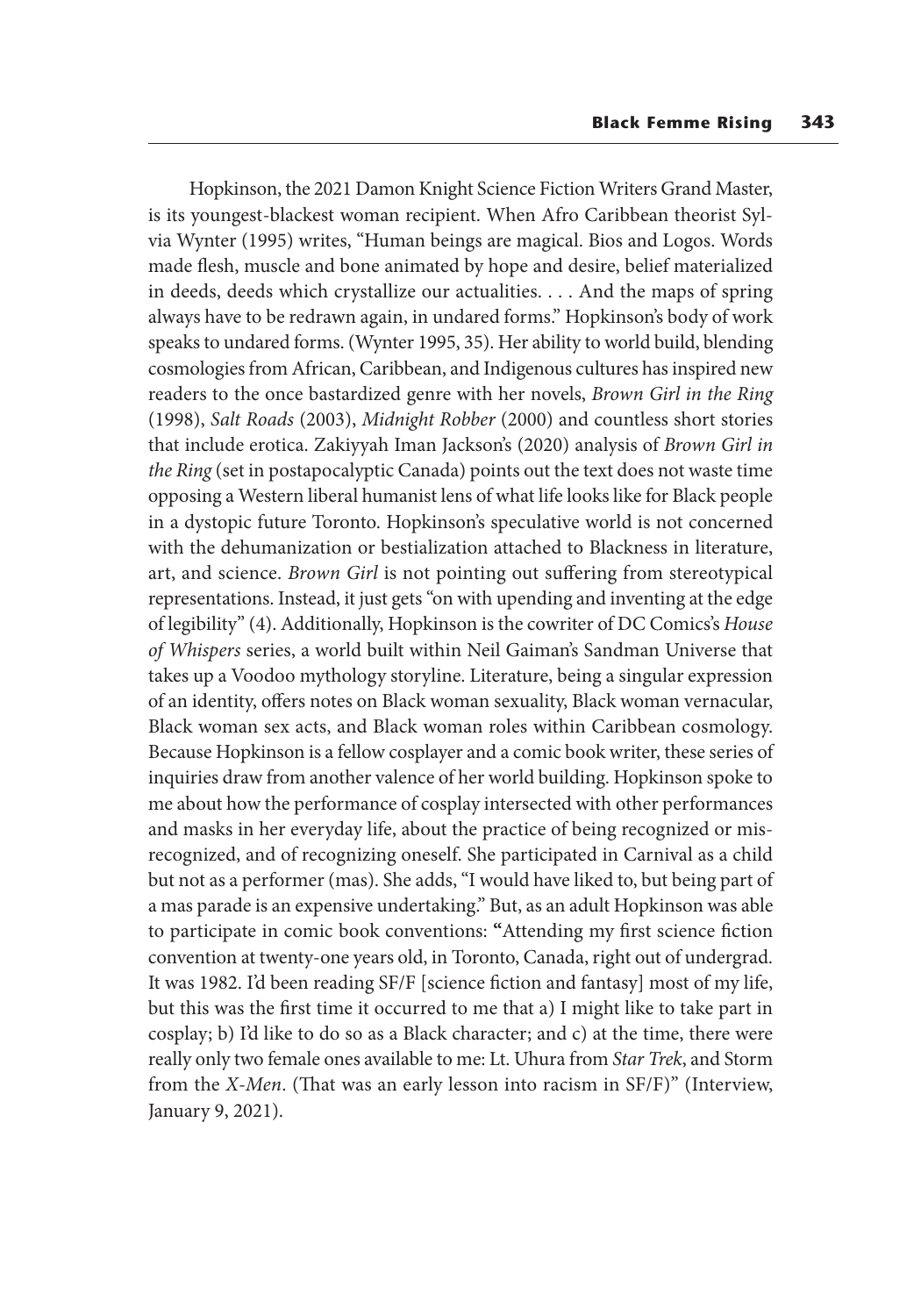Hopkinson leafed through an expensive book at her local comic bookstore store and memorized the details about female crew members. She observed "The men wore pants. The women wore short tunics that exposed their haunches garbed in matching panties. (I'd already figured out there was sexism in SF/F, so that only caused me an eyeroll, not an epiphany)" (Interview, Jaunary 9, 2021). Using a pattern and cheap red polyester, she made the tunic-cut dress a bit longer as a mini dress. At that time, she wore her hair straightened so she was able to match actress Nichelle Nichols's portrayal of Uhura for the costume contest. Hopkinson admits, it "wasn't a visually spectacular costume, which is perhaps why it didn't place." However, she "managed to elbow out a space in the genre" as a Black woman without having to go in "whiteface or blueface." You can see the satisfaction on her face in a photograph from that day. She recalls how "fun" it was to pose in another photo with someone who had built an R2D2 bot (Interview, January 9, 2021). See figure 11.

Returning to *Black Panther* cosplay, I asked Hopkinson about her convention experiences with spectators at large and with people with whom she might consider part of a belonging-in group. These might be friends she knew or travelled with or other cosplayers identified as familiar—in this case, the Marvel Universe. On this point, she noted that "Black people, who culturally



Figure 11. Nalo Hopkinson as Lt. Uhuru from *Star Trek* in 1982. Photo from Nalo Hopkinson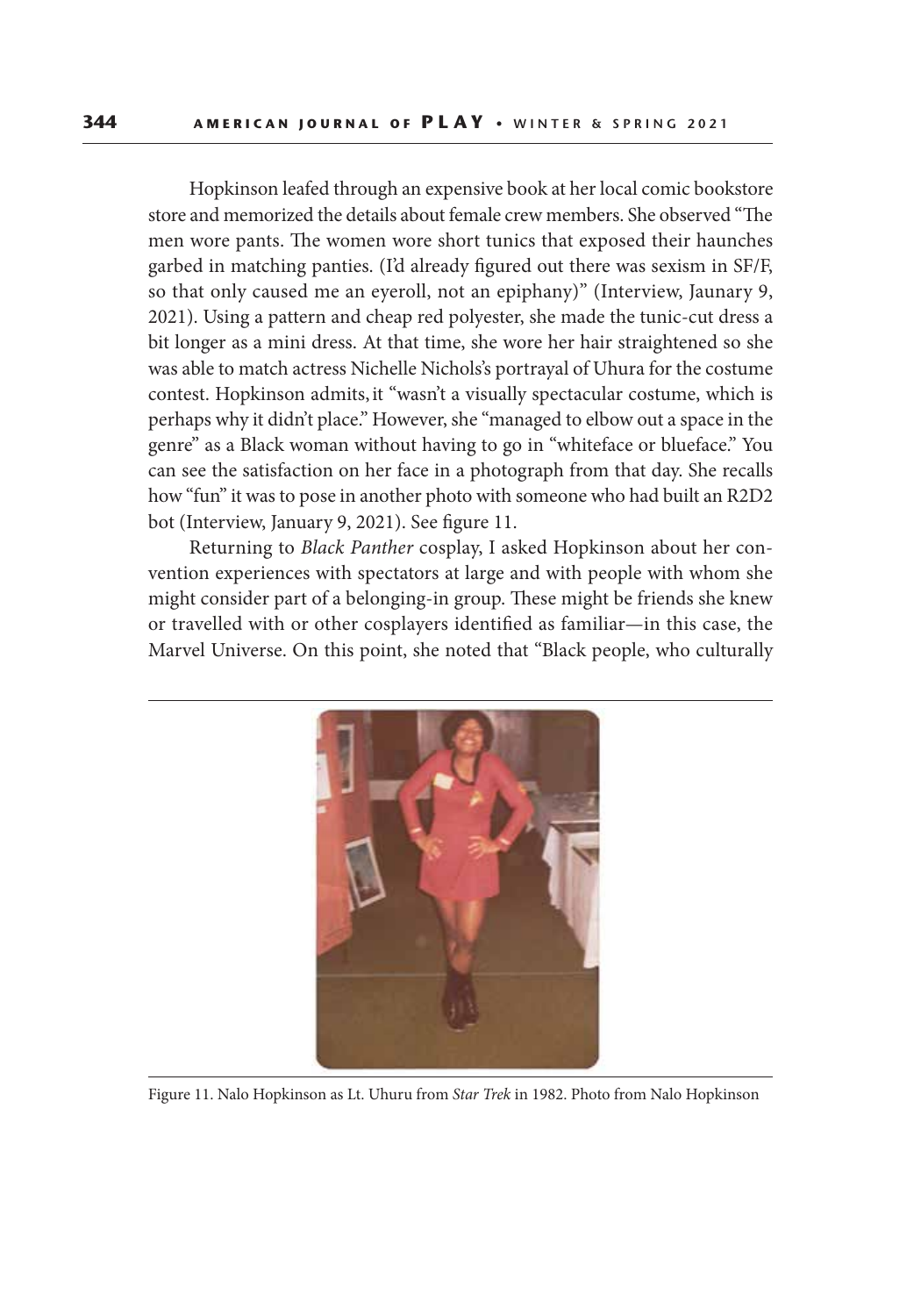don't, IME [in my experience], tie female attractiveness so inexorably to youth and slimness, generally didn't make the same mistake." And they tended to respond positively, "whereas I only remember three non-Black people doing so." She credits the Black con goers for knowing what she was doing but as for a majority of attendees—"and I may have been imagining this—I perceived a certain amount of anxious aversion of eyes on their part." However, anxiety is necessarily tethered to fancy dress whether it stokes or hinders you. You want to execute your design to the best of your ability, and you want that to come across. There is a nuanced vulnerability in costume play for adults. It may be attributed to rationalizing peer critique. For Black women, there is the added challenge of performing in spaces where gender and race creates cognitive biases. Hopkinson affirms that this is not only a problem common to the convention hall. Recalling her experiences playing *Black Panther* characters Ramonda and Nakia, Hopkinson "perceived a certain amount of anxious aversion of eyes" from non-Black people that she has experienced in the "real world." She observes "white colleagues not recognizing me outside of the workplace because they refuse to look directly at me, and when I put myself directly in their line of sight and call them by name, their faces at first display anxiety, aversion, or affront, I presume because they either don't know what business a Black woman has addressing them and they haven't recognized me yet, or they're afraid that some rando angry Black woman is about to confront them loudly." I too have experienced the real-world anxiety, aversion and affront with one stand-out incident involving a chatty researcher following an almost two-hour version of some twice-monthly meetings. After the meeting, he took the elevator down and I took the steps, he did not recognize me minutes later outside our genetics building. Flighty professor? Bad eyes? Or, maybe one just gets used to "I thought that was you, Cathy" after the startle of "Hello Professor—it's me."

Of the many overlaps between Hopkinson's and my own experience (at work and in my rapidly gentrifying neighborhood), not being recognized by one's white colleagues stands out. I have jokingly called this phenomena "out-of-context negro" to point out how ethnicity and race, perhaps gender representation as well, conditions people to experience their own life within a set orientation "by means of our origin myths and cosmogonically charted narratives" (McKittrick 2015, 25). Specifically, in Sylvia Wynter's sense and in McKittrick's words, humankind is—and brace yourselves—conditioned to "subjectively experience ourselves as semantically, neurochemically opiate-rewarded, thereby fictively eusocializing, inter-altruistic, kin recognizing member subjects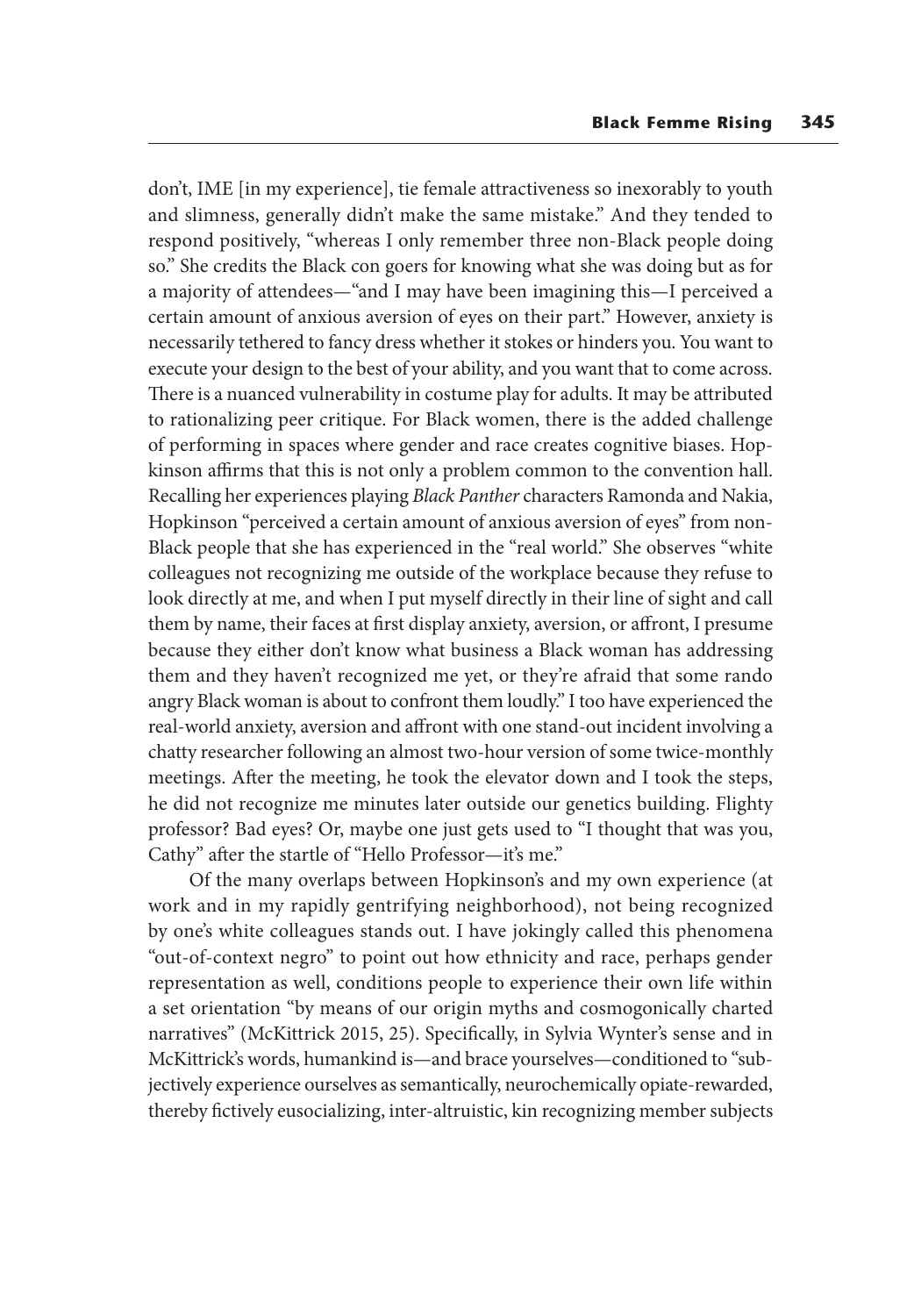of the same *symbolic life* kind (here "kind" refers to our *genre-specific* or *pseudo species-specific* human groupings—our class, our tribe, and so forth)" (McKittrick 2015, 25, emphasis in the original). One is opiate rewarded when you recognize kin as members of an in-group who adhere to a narrative that makes sense and creates closure for you. Therefore, the anxiety, aversion, or affront Hopkinson speaks of in her professional settings can also be imagined with a similar dynamic when the out-of-context negro configuration is costumed as if part of "our tribe" of narrative-approved pop cultural icons (25). We need only to read current headlines to see what can be at stake when Blackness, anxiety, and misrecognition align.

 Similar to Hopkinson, Marshall observes anxious moments playing in her Midnight Robber costume and recalls that although she felt strong in her costume, she "was also feeling vulnerable because [she] was an outsider playing with mostly older men whom [she] didn't know very well and it was [her] first time in Port of Spain." She doubted her ability and "had to work through all sorts of emotions on that day." She says "my shoe broke, so I felt even more exposed. When the band gave me a signed photograph at the end of the day I felt the rush of the warmth of acceptance and the feeling of having lived through an important Carnival ritual." Eventually, she was accepted as a performer of a figure who emerges from the Caribbean Carnival canon where, by the very nature of the region's history of colonization and interracial mixing, fictional identities and actual ones have the space to world build. She adds that as a "as a light-skinned mixed heritage woman" it is important for her to "trouble binaries/ boundaries between race (monolithic/fixed ideas of Blackness and whiteness)" (Interview December 26, 2020).

Indeed, Hopkinson's *Midnight Robber* inspired Marshall to play Robber mas in Trinidad because it challenges "ideas of women as fragile." She writes, "This is why I love Hopkinson's protagonist Tan-Tan in her novel *Midnight Robber* so much. She plays the Robber to call for justice and seek out her revenge. It's a wonderful portrayal of the power of mas." For Marshall, "the idea of revenge is also strong" giving her the opportunity "to play out some kind of revenge against sexual and racial oppressors on the street in Carnival." For her next project, Marshall will be looking at the history of Baby Dolls who "speak directly to how black women survive sexual and racial abuse in the Caribbean." And, the best kind of revenge is success. For example, Chaka Cumberbatch-Tinsley writes that the #28daysofblackcosplay effort "will be a rallying call to arms for a group of people who are consistently subjected to derogatory comments and outright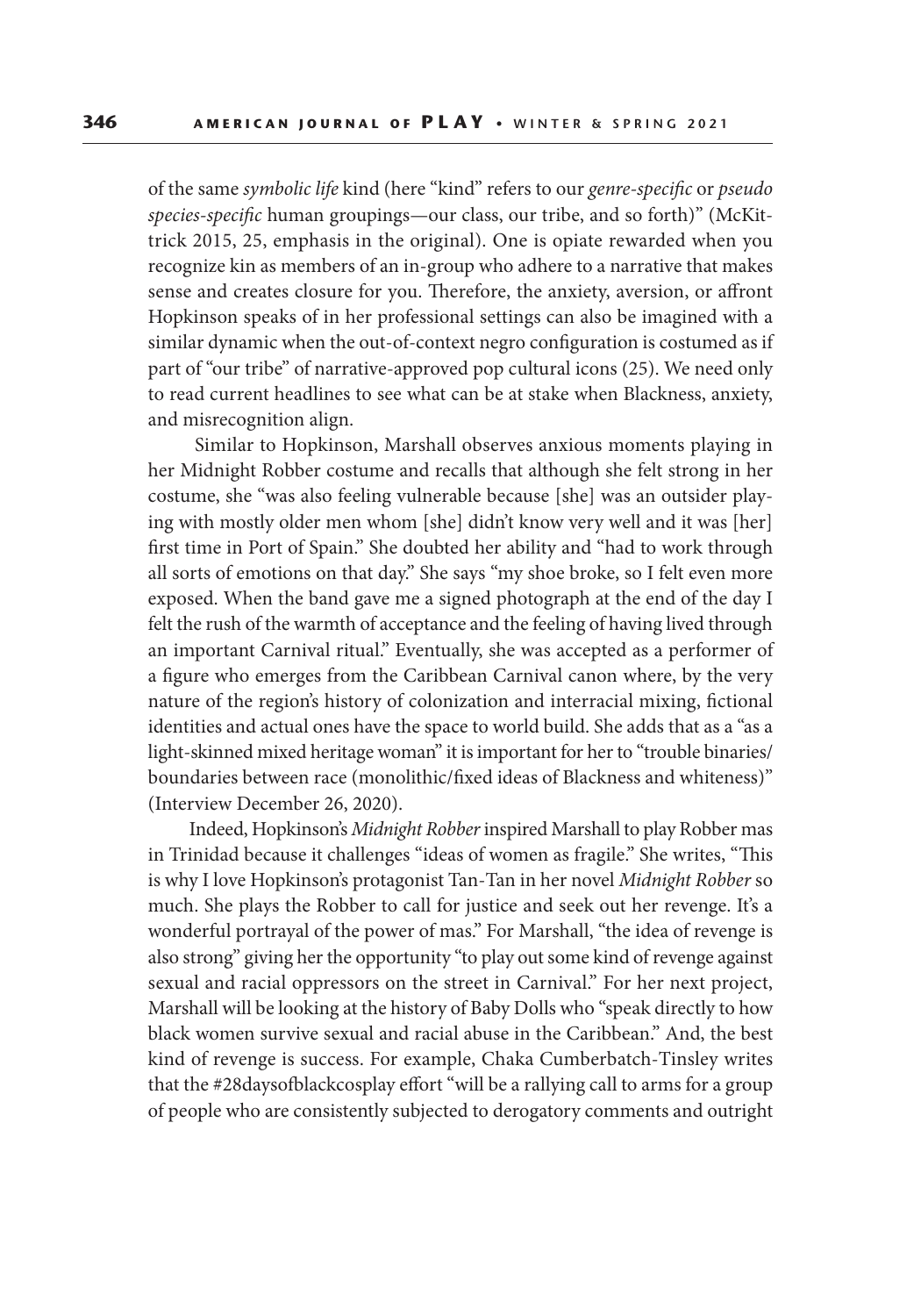racism in response to doing little more than proudly displaying their love for this hobby" (Plunkett 2016, n.p.). From the page scroll of this challenge, you will see Cumberbatch-Tinsley's hashtag project is not exclusive to Black women alone because, as the story goes, Black feminist projects are necessarily world-building projects and the Black femme praxis is staked on the daring of world builders.

## **"Waz Di Scene Gyal?" Social Media as a Space of Support, in Spite of Itself**

In Trinidadian slang, "waz di scene, gyal" means "what's up, girl" or more colloquially, "what's going on." This is a casual and popular way to address friends, and this address seems apropos for a growing and supportive online community of "friends" and "followers" who want to be "belonging in difference" (Muñoz 2019, 10). The scene, as it were, moves from Carnival to cosplay, from convention halls to Twitter, TikTok, Instagram, Facebook, and vanity websites. Social media, in this sense, becomes the scene where Black cosplayers, especially, can depart from heteronormativity and race, gender, and sex taxonomies.

In convention hall cosplay, it will be a person's sublimated race, perceived gender, assumed ability, and body type that challenges the immanence trapped



Figure 12. ZiggZagg∑rZ, Raging AfroSamurai Cycloptic Cyborg #1, Afrofuturist Occupation at Pomona College (2019). Photo from tobias c. van Veen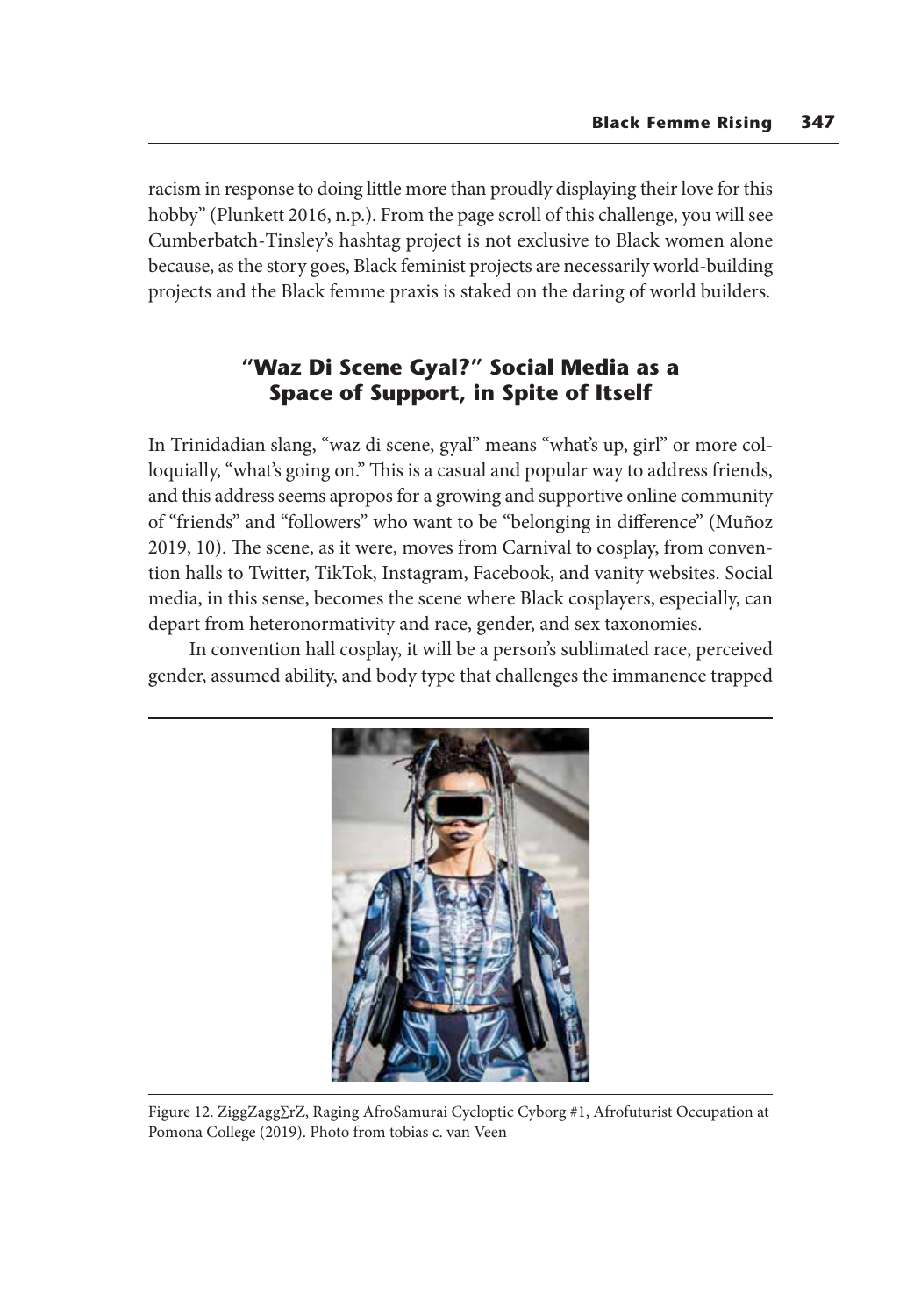

Figure 13. ZiggZagg∑rZ as Niobe. Image from Twitter, @ziggzaggerz

in comic, manga, or pop culture iconography. This is similar to playing mas insofar as pretty mas will be more concerned with the excessive corporeality and even skin tone of those wearing beads and bikinis. With traditional mas, perhaps, there is push back around gender and with performing a traditional mas performance that is dictated by gender. Crossing over to the other side or mashing up many sides, as Marshall has done with her Midnight Robber mas and Hopkinson has done with her Lt. Uhura cosplay, transgresses hardened canons. For gender, nonbinary players, the narrative generates a whole new scene. Consider the call for transformation in the line "You risk rotting in that shell…" from the poem "Hatch or Rot" by gender nonbinary performance artist and cosplayer ZiggZagg∑rZ the Bastard (see figures 12 and 13).

Breaking the shell can mean freedom, physical and psychic. In *Black on Both Sides*, C. Riley Snorton (2017) writes a modern genealogy of "(black)transness" in narratives and histories of "captivity, fugitivity, and plain old everyday survival" (57). Snorton writes about an escape tactic of enslaved Black people in America of cross-dressing to succeed in their flight to freedom. There is the famous case of the light-skinned Ellen Craft, in cross-gender wardrobe, fleeing with her darker-skinned husband who, in acting as the manservant to her performance as a nearly blind old white man, made their way safely North. Harriet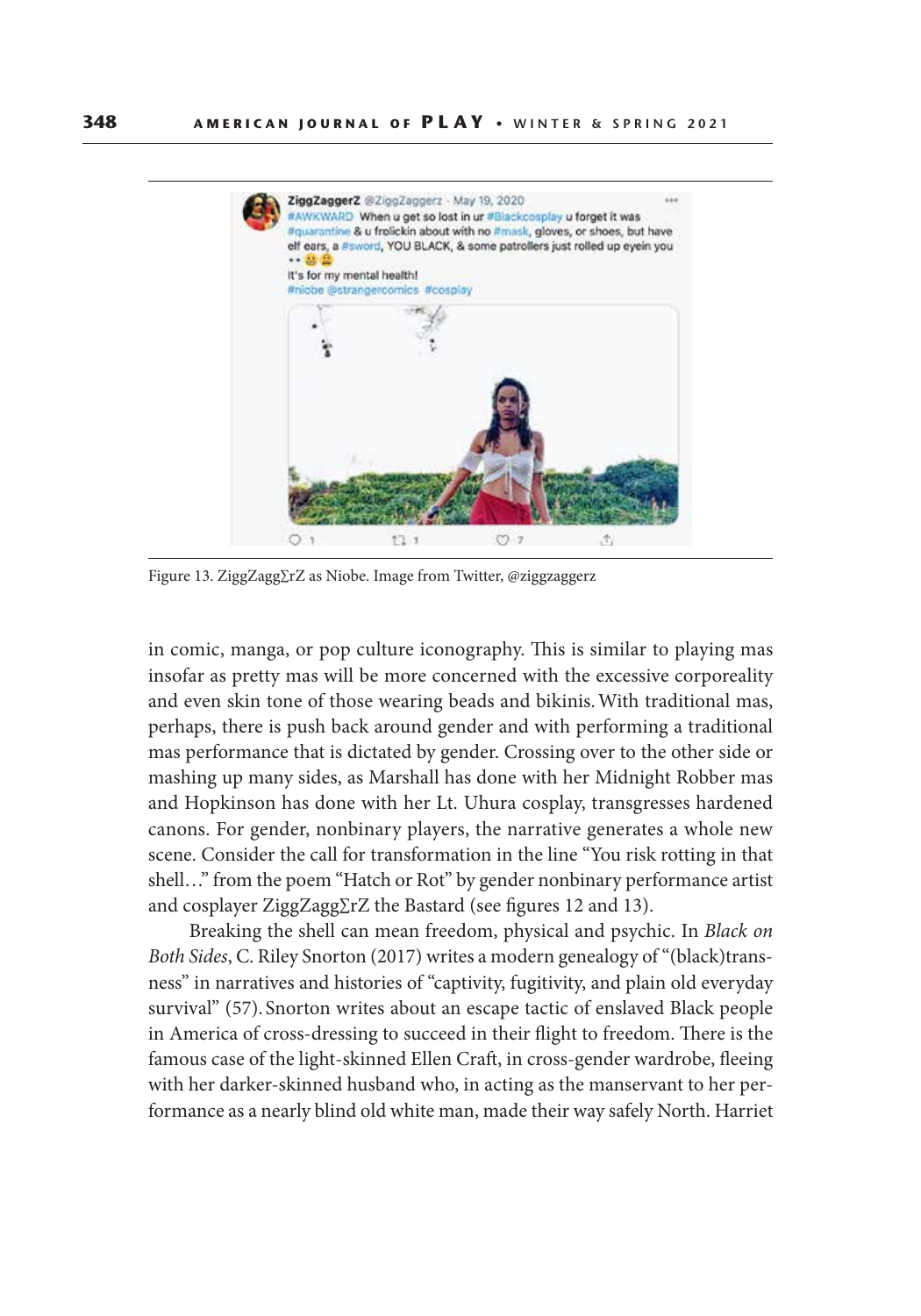Tubman also dressed as man and as a freed Black woman to deceive her captors. Snorton writes how this use of costume "play" by Black individuals was both the scene of identity theft and property theft from their former masters. This articulation of (Black)transness maps itself, visually, discursively, and practically to the idea that Black women cosplayers are stealing the identity of a beloved character away from its point of origin. However, it is easy to declare freedom when rarely has there been room for Black women's own origin myths.

Another scene that a Black femme praxis plays out is this failure of origins to ever be relevant to how the Black imagination—coupled with resources (money and time)—narrates its stories. If bookstores, media, and academia can stake a claim to the "Black traditions of " or the "Black voices from" can not costume design also carry the same potential for "Blackening," for Black embodiment and performance? Is it not also true that the Black female form's representation within Western imagination carries a Blackening of their femininity (or lack thereof), their masculinity (or how they overreach), their animality (or how they get down), and their thingification (or how they are fungible)? What does it mean when the production of cosplaying gets in the way of the other productions of being a Black person (particularly in this newly, always, masked world in the era of COVID-19), as happened to @ZiggZaggerZ:

#AWKWARD When u get so lost in ur #Blackcosplay u forget it was #quarantine & u frolickin about with no #mask, gloves, or shoes, but have elf ears, a #sword, YOU BLACK, & some patrollers just rolled up eyein you  $\odot$ It's for my mental health!

#niobe @strangercomics #cosplay (@ZiggZaggerZ)

ZiggZagg∑rZ's social media post is a meta commentary on the policing of Black and gendered bodies. In this way, Snorton's "(Black)transness" is a generative provocation for both cosplay and playing mas because these are still spaces predominantly curated by the inadequate vision of the male gaze. The challenge of Black cosplay and playing mas is that performers have been disciplined by nationalized standards the other 364 days of the year. They inherit a synthesis of selves from which to experiment. The synthesis of social and aesthetic selves is an experience that Tavia N'yongo (2019) writes about in *Afrofabulatios*. N'yongo is interested in, "conveying something like the varieties of *afro-fabulative experience*. I write at a time when the powers of the false are needed more than ever, precisely in order to refuse the terms by which present cultural politics are increasingly being reordered to suit the dictates of a bully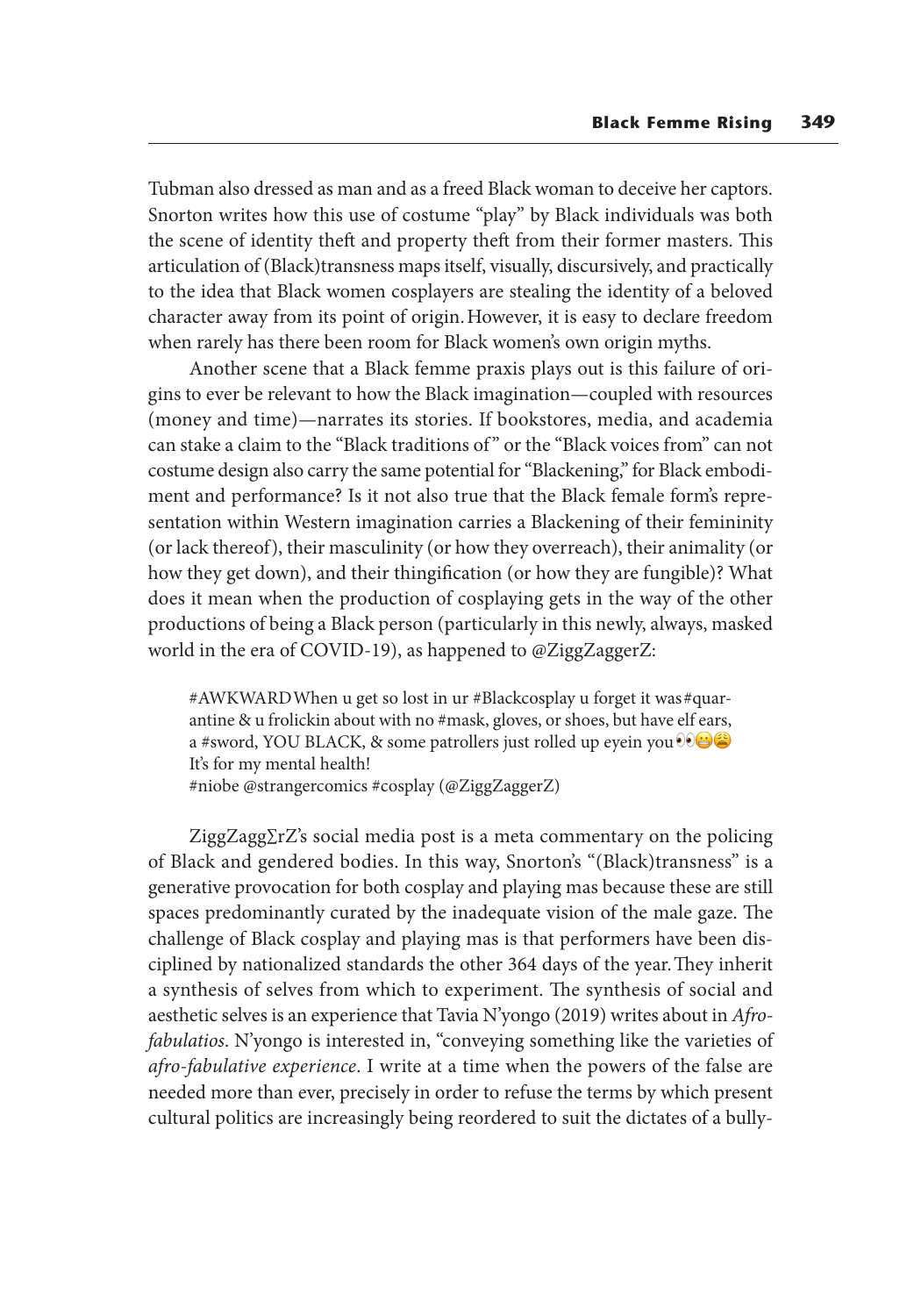ing and belligerent white nationalism" (44). The "powers of the false" are mas and cosplay. In ZiggZagg∑rZ's poem "Cosplay," the urgency of the lines "Let go of yourself/ Become someone/else./ Personalities can end./ There's powers in/ pretend" (ZiggZagg∑rZ.com n.p.). The lines "become someone" and the sole word "pretend" are not concerned with restaging the voice or the position of the oppressed, the put-upon, or the victim of the mundane. The lines are preoccupied with disrupting the notion of mimesis as the end goal of pretend. Pretending invites a thoroughgoing reappraisal of being. Such subjectivities have, of course, been essential to reclaiming sex-positive, racially nonessentialized, ethnically capacious, species friendly, and nonmimetic bestial humanity. And in the case of Tubman and Craft, costumed subjectivities have meant straight up freedom.

To consider Black femme praxis as rhetorical and performative, therefore, is to consider the extent to which Hopkinson's notes about sexuality, vernacular, sex acts, and ethno-positive cosmologies and her own embodied practice of cosplay and design upend a culture of dissemblance. Let us not pretend that dissemblance begins and ends when you put on or take off a fantastical costume. Super heroes and Midnight Robbers may be fantastical but, as Sylvia Wynter reminds us of "undared forms," we need to revise constantly the content and context of the human. So by dissemblance I mean the powerful ideology we encounter every day that functions to shame-fit Black women into a box of heteronormal Victorian femininity that has actually made many of us conspirators against race-gender-sex oppression. This dissemblance is not concealment, it is an entrenchment. If, as Darlene Clark Hine (1989) writes, "dissemblance… shielded the truth of their inner lives and selves from their oppressors," then Hopkinson's Black femme praxis on and off the page is a go-between mastery of iconic and ironic exposures. She shows what she will not tell and tells what is at stake. Like Hopkinson, what is at stake for Marshall is a consideration of belonging-in social mores. It is important to acknowledge that the feeling of unease and anxiety at performing can sometimes originate from within a support network. Newcomers to a space dedicated to minoritarian exposures may find themselves going down a mental check list of their own authenticity, as it were. When social mores of a marginalized group reproduce its own brand of hegemony, giving off the slightest whiffs of dominance over others, participant engagement must dig down deep and rely on the confidence and enthusiasm it took to show up in the first place. Self-awareness is not resolved with participation in belonging-in communities of mas players or Black cosplayers. It is resolved by daring.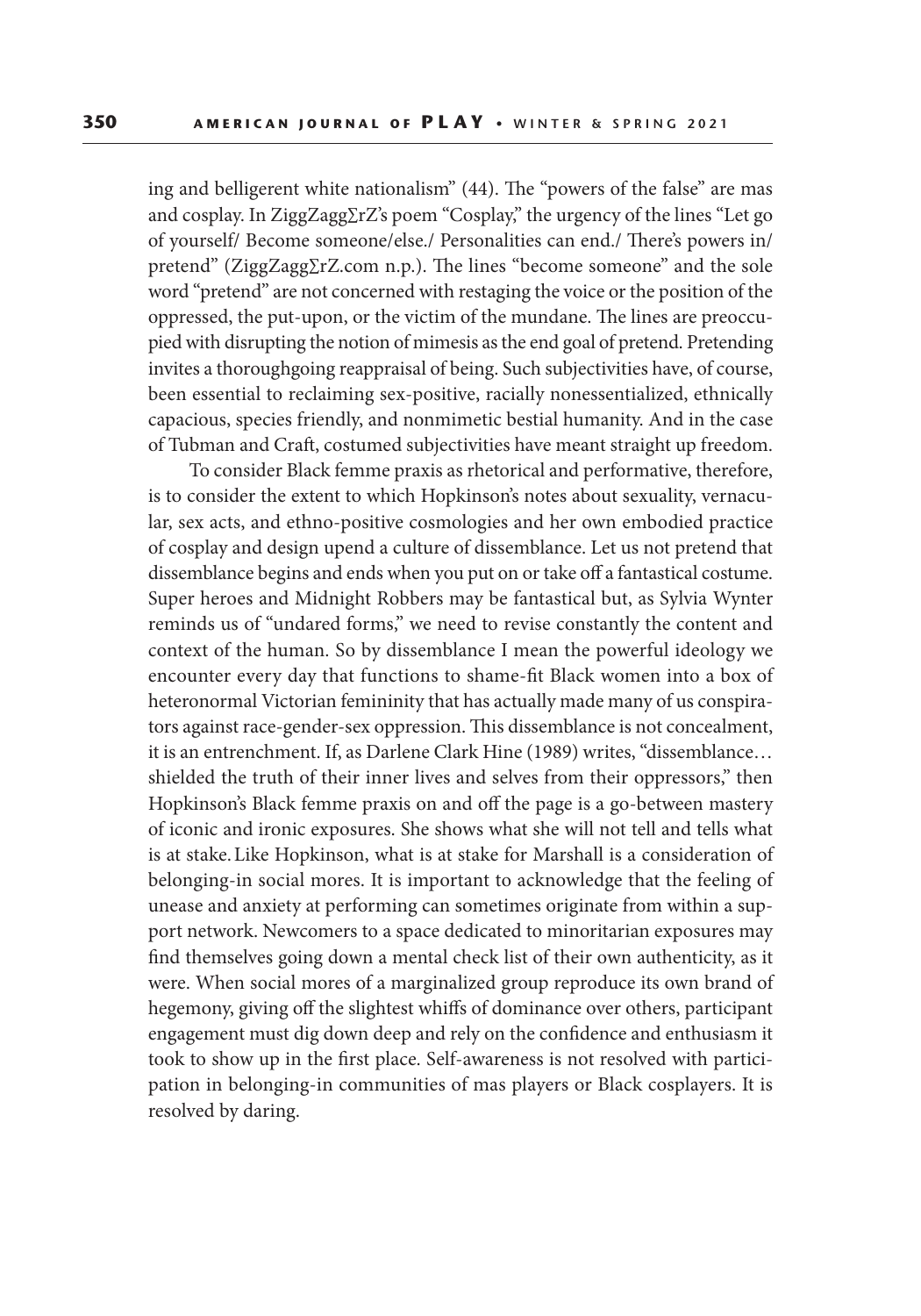#### **Conclusion**

In our time, I observe a pyramidization of power in America, Europe, and the Global South—the former being a space which, as a generalization, professes loudly to immanent freedoms and historical righteousness. This is not to say atrocities such as the criminalization of ethnic groups like the Uighurs in China or condemnation of sex-positive persons within modern Middle Eastern societies are not acts of immanent righteousness by the state. It is to say, however, that I have witnessed American capitalism and patriotism slip into shades of fascism that does the work of institutionalizing sameness in the name of profits and philosophy. Thus, in this steadfast globalizing world, minoritarian life is mentally and physically taxed by hostilities grounded in the grammar and logic of representation. That is, what is being represented is "not just a random collection of concepts, but concepts organized, arranged and classified into complex relations with one another" (Hall, Evans, and Nixon 2013, 18). What is being represented and by whom is a question also of who is re/producing it. So, let us take the examples of mas and cosplay as an observation of the opportunity to flip the script, as it were: a new grammar and illogic of fractured femininity, (Black)transness, undared forms, and speculative identities that do not come when called because *belonging in* difference is the power in pretend (to paraphrase ZiggZagg∑rZ's poem) and the power to insist on something else. It is nothing new to read about the intricate processes of costuming, whether for Carnival or a convention. Representing in surface art the inner details of an "else's" inner life; becoming a trickster to expose the truth of an "else's" given truths; wearing someone else's clothes to show your *belonging in* is something "else."

While gender and sexuality are crucial to storylines within Carnival and cosplay, a discussion of race, especially in relation to gender and sexuality constitutes an emerging topic. For example, Tobias C. van Veen has conducted interviews of Black cosplayers at Emerald City ComicCon to understand how "gender bending, queering, disabled, and interracial play" affect the "white-abled canon" with a focus on nonbinary cosplayer ZiggZagΣrZ the Bastard, who coins the phrase cause-play to describe the "admixture of the political and play" (van Veen 2018, 81). Discussions of minoritarian participation in cosplay has shifted from perfunctory to pernicious based on anecdotes and personal experiences. Similarly, in Carnival, although I have not discussed it in detail here, idealized body types and even skin tone, become its points of contention. Not only is this shift symptomatic of reactionary mainstreaming of once marginalized forms of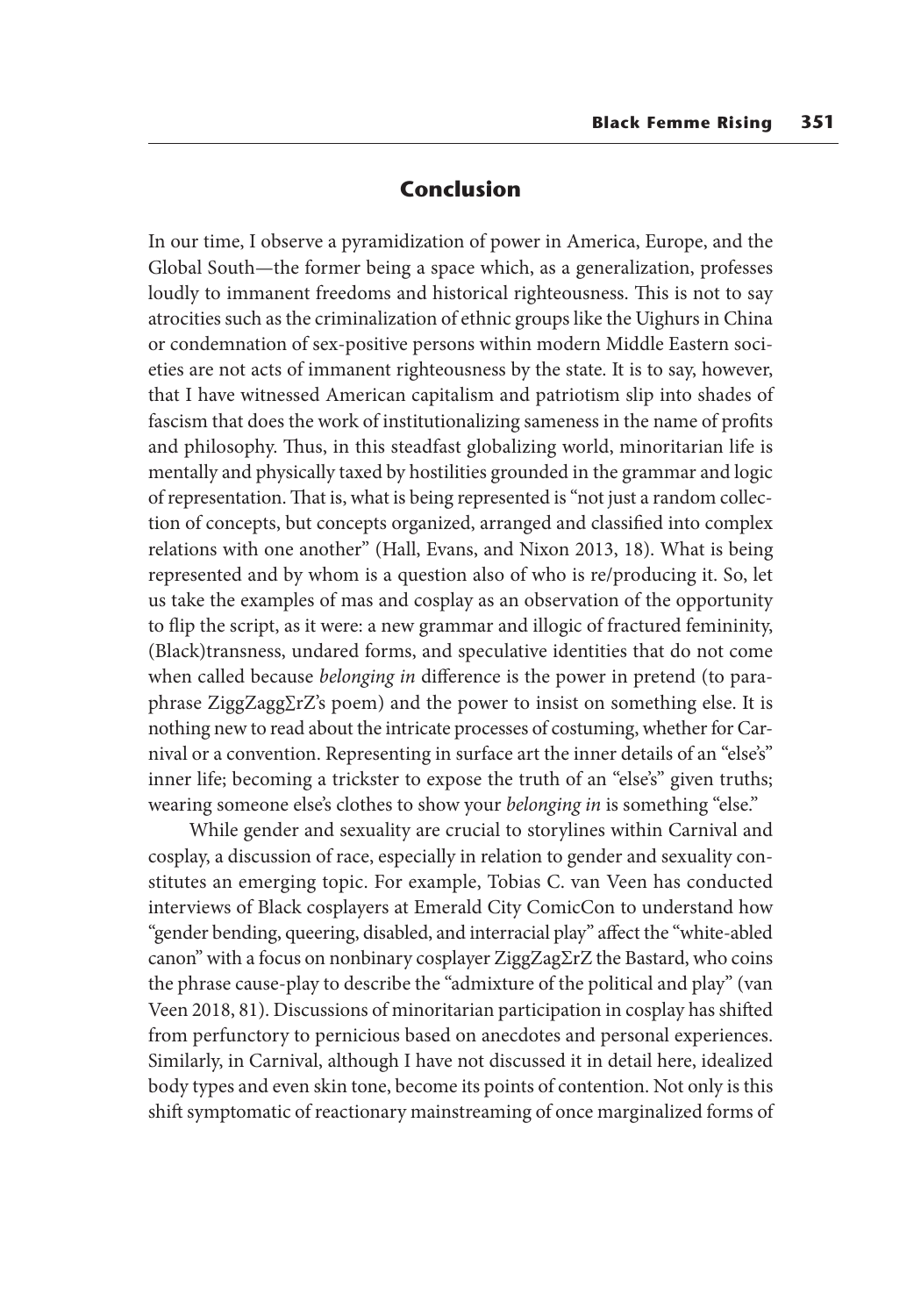play, but points to how we conceive of the role, and thus rules, of costumes in play. Black women at play intrinsically fracture rules by assuming roles.

A Black femme praxis relies on these fractures within the social construct of femininity. And bestiality is a bonus. In *Becoming Human, Matter and Meaning in an Antiblack World*, Zakkiyyah Iman Jackson (2020) writes of moving beyond a critique of prevailing Western thought that yokes Blackness and Black humanity to tropes and identities of "the animal" and also Blackness's "thingification" in history (1). She writes of the "spectacularization" of "the African female" that imagines Black womanhood to be "a gender apart" (an "other" gender, but also an "other" sex) citing this supposed failure in sexual and racial legibility as a generate space for "imaginative practices of worlding" (1, 8). Tracey Sankar's La Diablesse mas is a bestialization of colonial myth worn on a Black woman's body. #29daysofblackcosplay (as well as the original #28daysofblackcosplay) is the surprise of "thingification" and racial permeability gifted to the reimagining of manga characters. Nalo Hopkinson's and Emily Zobel Marshall's embrace of sexual, racial, and body illegibility is a necessary surface art practice for academia's overreliance on theory. Black femme praxis facilitates an exposure of the interior self—the self that struggles against living legibly—by finding ways to reincorporate and revalorize racesex-gender positionality. Kevin Adonis Browne (2018) accurately writes how everyday life in the duration of duress "involves the acceptance and indictment of socioeconomic/econosocial disappointments and political failures" (24). Whereas he speaks about Carnival, I expand this critique to Blackness at play, and I see how playing mas and cosplay are both an "acknowledgment of the indictment, but also the explicit rejection of it" (24). Manifested in playing mas and cosplay, this acknowledgment becomes a phenomenological experience and political expression of Black women's (cis and nonbinary) capacity for worlding and self-reinvention.

A Black femme praxis is, metaphorically speaking, like a nutrient-rich root tuber pushing out a phylogenetic tree whose leaves, shoots, and eventual branches celebrate its species and discursive hybridity. The lack of imagination on the part of immanence, righteousness, and hegemony upholds boundaries coding white femininity as a byproduct of the human. Boundaries are dug deep and calcified. Black femme praxis is a fractured femininity that maneuvers through this hardened earth, subverting and transgressing historically preserved end points, making its wayward progress, another ascent out of our closet.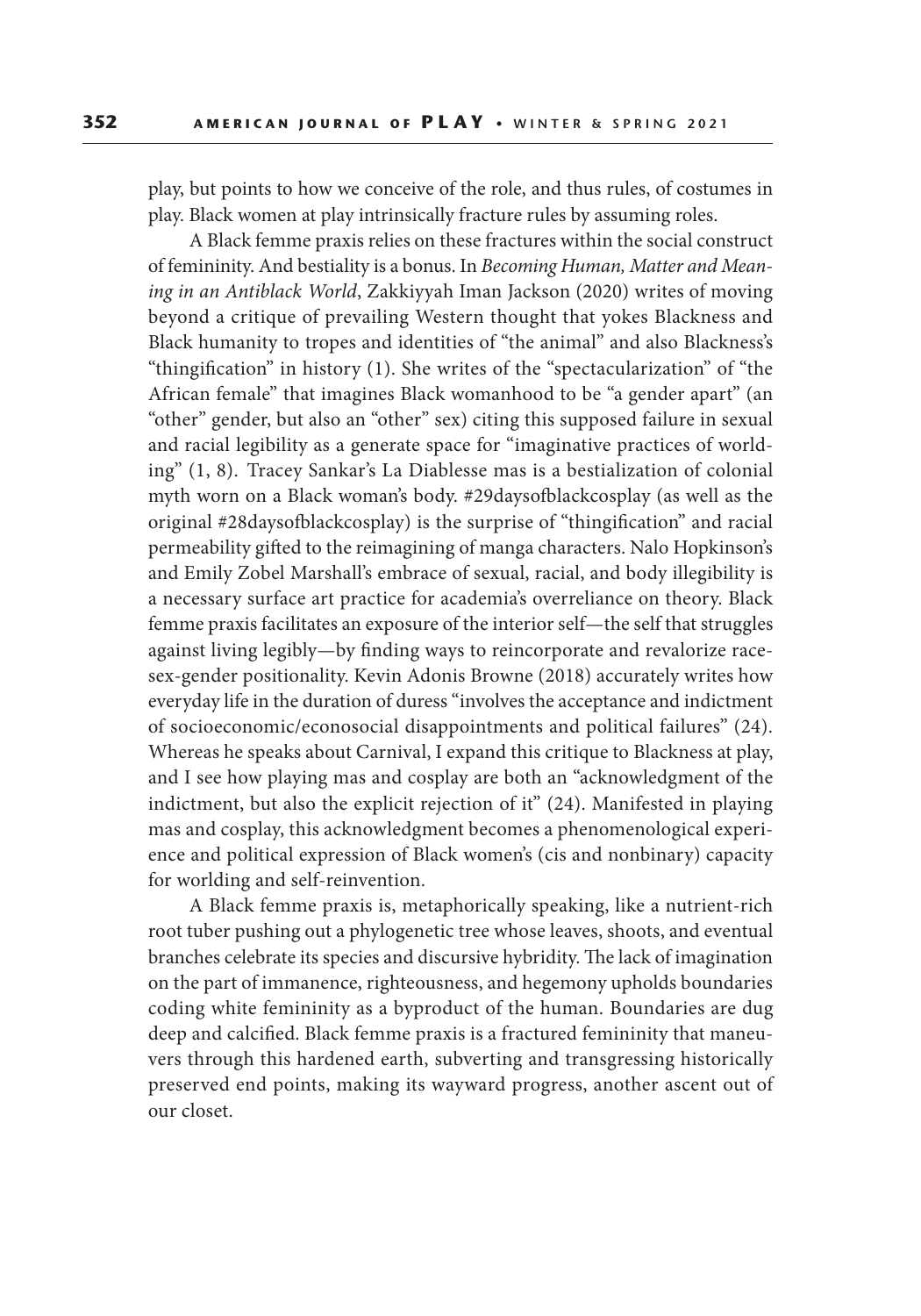*Funding from the DiverseScholar mini-grant assisted in the completion of this article.*

#### **REFERENCES**

Browne, Kevin Adonis. 2018. *High Mas: Carnival and the Poetics of Caribbean Culture*. Cumberbatch-Tinsley, Chaka. 2020. "Twitter / @princessology: #28daysofblackcosplay."

- February 1. https://twitter.com/princessology.
- ———. 2021. "Instagram / @princessology: #Carnival." August 12. https://www.instagram.com/stories/highlights/17850587863647605/.
- Foucault, Michel. 1977. "Nietzsche, Genealogy, History." In *Language, Counter-Memory, Practice: Selected Essays and Interviews*, edited and translated by Donald F. Bouchard, 139–64.

Hartman, Saidiya. 2008. "Venus in Two Acts." *Small Axe* 26:1–14.

- ———. 2020. *Wayward Lives, Beautiful Experiments: Intimate Histories of Riotous Black Girls, Troublesome Women, and Queer Radicals*.
- Hall, Stuart, Jessica Evans, and Sean Nixon, eds. 2013. *Representation: Cultural Representations and Signifying Practices*. 2nd ed.
- Hill, Errol. 1972. *The Trinidad Carnival: Mandate for a National Theatre*.
- Hine, Darlene Clark. 1989. "Rape and the Inner Lives of Black Women in the Middle West." *Signs* 14:912–20.
- Hopkinson, Dalo. 1998. *Brown Girl in the Ring*.

———. 2000. *Midnight Robber*.

- ———. 2003. *Salt Roads*.
- Jackson, Zakiyyah Iman. 2020. *Becoming Human: Matter and Meaning in an Antiblack World*.
- Johnson, E. Patrick, and Mae G. Henderson, eds. 2005. *Black Queer Studies: A Critical Anthology*.
- Jones, Adanna Kai. "Take a Wine and Roll 'IT'!: Breaking through the Circumscriptive Politics of the Trini/Caribbean Dancing Body." PhD diss., University of California at Riverside, 2016.
- Keeling, Kara. 2007. *The Witch's Flight: The Cinematic, the Black Femme, and the Image of Common Sense*.
- King, Rosamond S. 1999. "Jamette Women's Double Cross: Creating an Archive." *Women & Performance: A Journal of Feminist Theory* 11:203–10. https://www.tandfonline. com/doi/abs/10.1080/07407709908571323.
- Malik, Fatima, and Raman Marwaha. 2020. "Developmental Stages of Social Emotional Development in Children." *StatPearls [Internet]*. https://www.ncbi.nlm.nih.gov/ books/NBK534819/.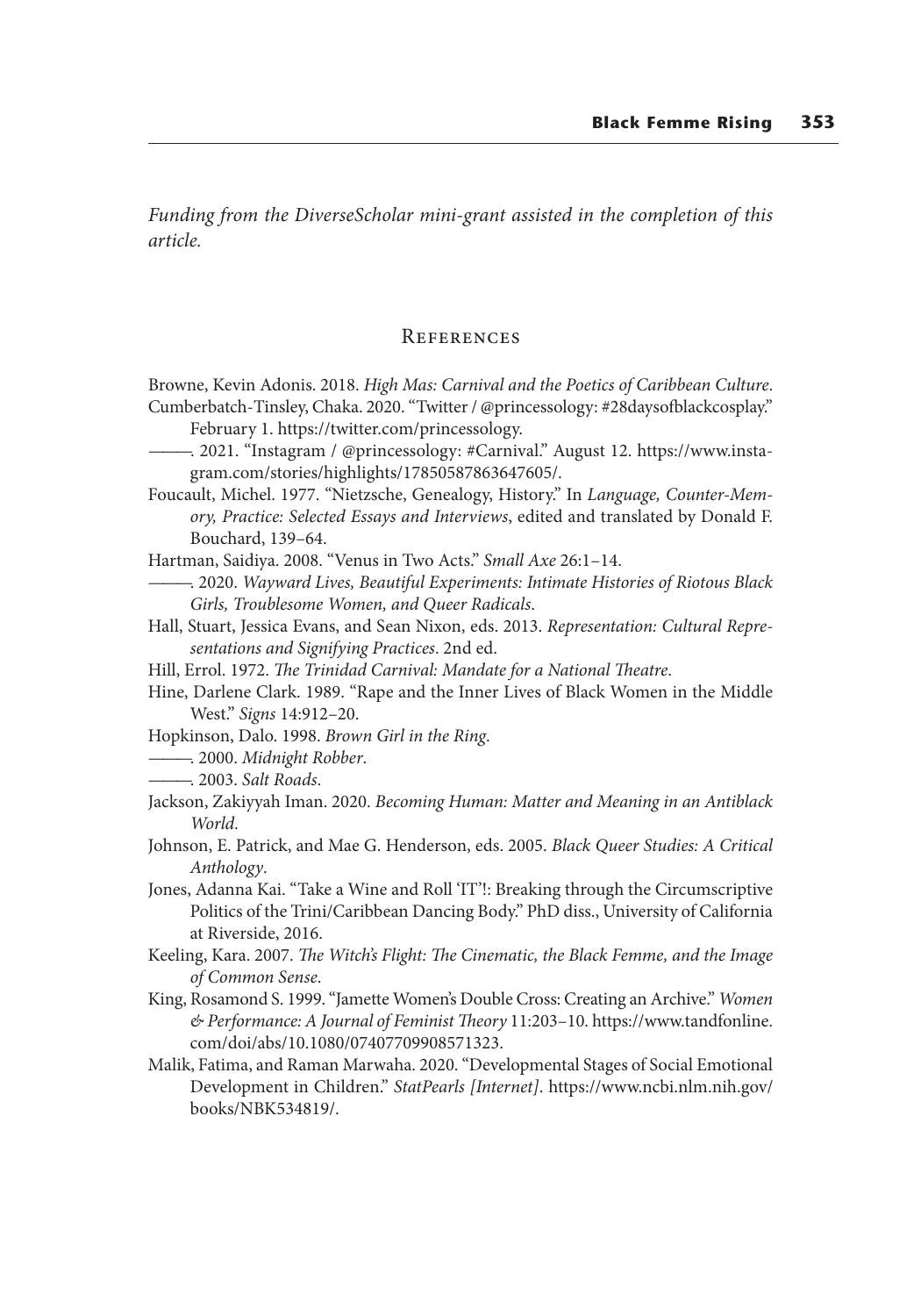Marshall, Emily Zobel. 2012. *Anansi's Journey: A Story of Jamaican Cultural Resistance*.

- -. 2017. "My Tongue is the Blast of a Gun! On the Road with the Midnight Robbers." *Leeds Beckett University*. https://www.leedsbeckett.ac.uk/blogs/ expert-opinion/2017/03/my-tongue-is-the-blast-of-a-gun-on-the-road-withthe-midnight-robbers/.
- ———. 2019. *American Trickster: Trauma, Tradition, and Brer Rabbit*.
- Muñoz, José Esteban. 2019. *Cruising Utopia: The Then and There of Queer Futurity*. 10th Anniversary Edition, 2nd ed.
- Noel, Samantha, "Carnival Is Woman!: Gender, Performance, and Visual Culture in Contemporary Trinidad Carnival," PhD diss., Duke University, 2009.
	- ———. 2010. "*De Jamette in We*: Redefining Performance in Contemporary Trinidad Carnival." *Small Axe* 14:60–78.
- Nyong'o, Tavia. 2019. *Afro-Fabulations: The Queer Drama of Black Life*.
- Plunkett, Luke. 2016. "The Struggles and Triumphs of Black Cosplay." *Kotaku*. February 10. https://cosplay.kotaku.com/the-struggles-and-triumphs-of-blackcosplay-1757730742.
- Rahman, Osmud. Liu Wing-sun, and Brittany Hei-man Cheung. 2012. "'Cosplay': Imaginative Self and Performing Identity." *Fashion Theory: The Journal of Dress, Body, & Culture* 16:317–42.
- Riggio, Milla Cozart. 2019. "The Power of Play: Performance Time and Space in the Caribbean Carnival World." *Caribbean Quarterly* 65:575–602.
- Russworm, TreaAndrea. 2017. "Dystopian Blackness and the Limits of Racial Empathy in *The Walking Dead* and *The Last of Us*." In *Gaming Representation: Race, Gender, and Sexuality in Video Games*, edited by Jennifer Malkowski and TreaAndrea M. Russworm, 109–28.
- San Fernando Gazette. 1875. "Saturday, September 18, 1875." *The San Fernando Gazette and Naparima Agricultural and Commercial Advertiser*. September 18.
- Scott, Hannah K., and Mark Cogburn. 2020. "Peer Play." *StatPearls [Internet]*. PMID: 30020595.
- Snorton, C. Riley. 2017. *Black on Both Sides: A Racial History of Trans Identity*.

Story, Kaila Adia. 2017. "Fear of a Black Femme: The Existential Conundrum of Embodying a Black Femme Identity while Being a Professor of Black, Queer, and Feminist Studies." *Journal of Lesbian Studies* 21:407–19.

- Thomas, Cathy. "PoCo Mas? A Poetics of Salvage and Speculation in the Caribbean Diaspora." PhD diss., 2019, University of California at Santa Cruz.
- Thompson-Spires, Nafissa. 2019. *Heads of the Colored People: Stories*.
- Vlaicu, Claudia. 2014."The Importance of Role Play for Children's Development of Socio-Emotional Competencies." *Logos Universality Mentality Education Novelty, Section: Social Sciences* 1:158–68.
- Weinberger, Lisa A., and Prentice Starkey. 1994. "Pretend Play by African American Children in Head Start." *Early Childhood Research Quarterly* 9:327–43.
- Wynter, Sylvia. 1995. "The Pope Must Have Been Drunk, The King of Castile a Madman: Culture as Actuality, and the Caribbean Rethinking Modernity." In *Reordering of*